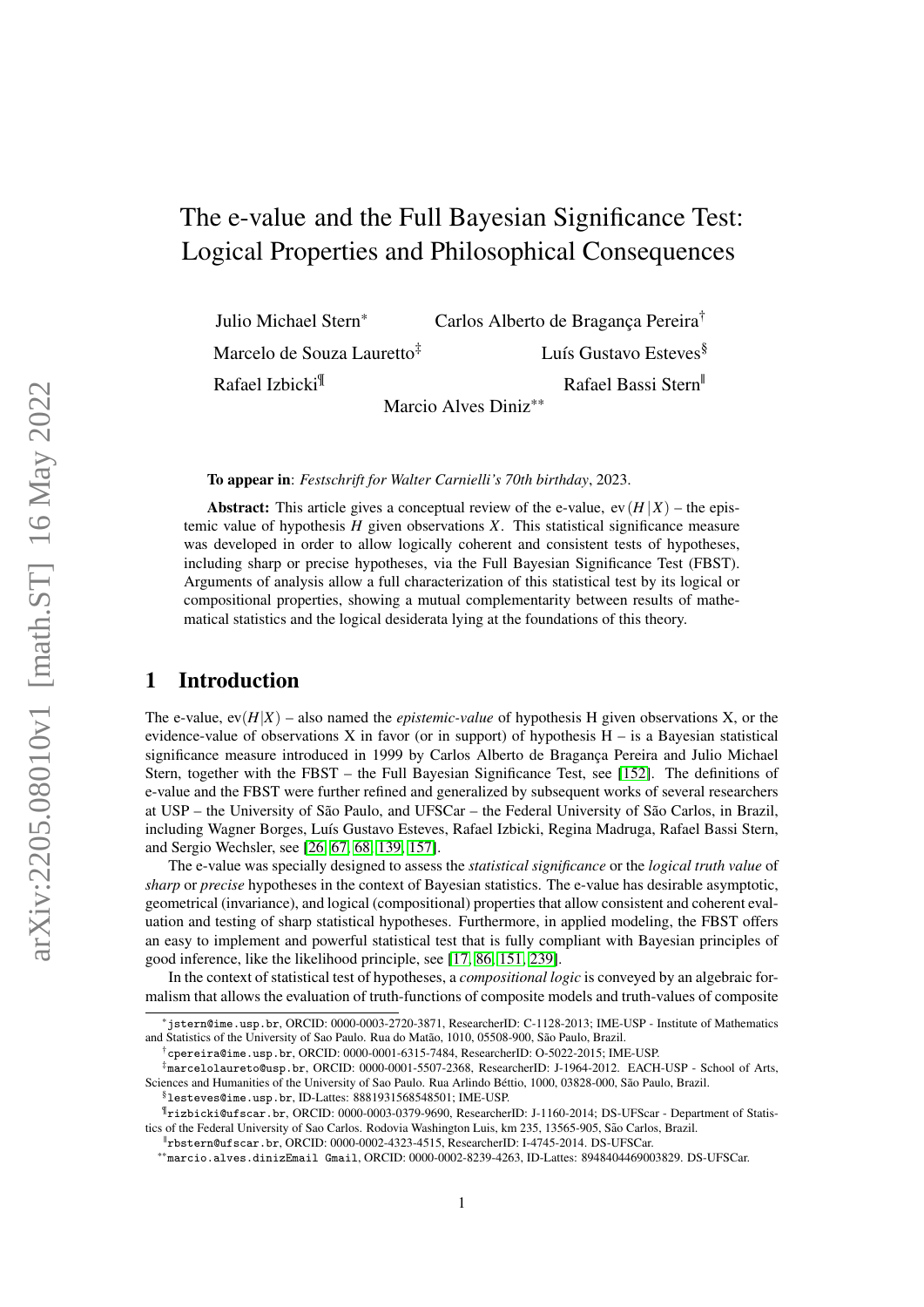hypotheses by algebraic operations on the corresponding truth functions of elementary models and truth values of elementary hypotheses. The e-value and the FBST have a rich, expressive and intuitive compositional logic, while traditional truth-values and accompanying tests offered by either frequentist (classical) statistics, like the p-value, or by Bayesian statistics, like Bayes factors, have important and well-known deficiencies in this regard, specially in cases involving sharp statistical hypotheses. Furthermore, *logically coherent* evaluations and testing of sets and sub-sets of statistical hypotheses should render sequences of inferential reasoning that do not generate internal contradictions or anti-intuitive results. As expected, the e-value and the FBST comply with well-established rules of logical coherence, even in the case of sharp hypotheses, while traditional alternatives often fail to do so.

Asymptotically,  $\text{sev}(H|X)$  – the standarized e-value – shares several properties of the p-value, the well-known significance measure of frequentist statistics. This allows the use of the standarized evalue in frequentist oriented applications, retaining nevertheless many theoretical characteristics of the Bayesian framework. Many theoretical developments and practical applications of the e-value and the FBST have already been published in the scientific literature, see [\[161\]](#page-20-1). Concise entries about the evalue and the FBST are available at the *International Encyclopedia of Statistical Science* and online at Wiley's *StatsRef*, see [\[54,](#page-16-0) [159\]](#page-20-2).

Section 2 reviews the Bayesian statistical framework; Section 3 defines the e-value; Sections 4, 5 and 6 explain the invariance, asymptotic and compositional properties of the e-value; Section 7 defines the GFBST - the Generalized Full Bayesian Significance Test and its logical properties; Sections 8 and 9 comment on computational implementation and give a detailed numerical example in model selection; Section 10 lists a representative assortment of articles from many practical applications of the e-value and the FBST already published in the scientific literature. Section 11 considers the philosophical consequences of the aforementioned developments by briefly commenting the *Objective cognitive constructivism* epistemological framework, that was specifically developed to accomodate the formal properties of the e-value and the FBST, and renders a naturalized approach to ontology and metaphysics. Section 12 presents some topics for further research at the interface between Logic and Statistics. One of the objectives of this paper is to foster work at areas of interface or overlap between Logic and Statistics and to stimulate greater cooperation between the two communities. Hence, for the sake of clarity and completeness, this paper includes some basic definitions and explanations in both areas that may be convenient to facilitate mutual understanding of more advanced topics.

### 2 Bayesian framework

The basic definition of the e-value is given in the context of a standard parametric model in Bayesian statistics, where observable variables *x* are generated with a probability density  $p(x | \theta)$ . The observable (vectors of) random variables  $x \in \mathcal{X} \subseteq \mathbb{R}^s$  belong to the model's *sample space*, while the latent (non-observable) vector  $\theta \in \Theta \subseteq \mathbb{R}^t$  belongs to the model's *parameter space*. Statistical inference aims to acquire information about the unknown parameter  $\theta$  from a sequence of observations,  $X = [x^{(1)}; x^{(2)}; \dots x^{(n)}]$ , that for notational convenience are stacked in  $n \times s$  matrix *X*.

Since the true value of the parameter,  $\theta^0$ , is unknown,  $\theta$  is treated in Bayesian statistics as a (vector) random variable. Available previous information about the parameter is represented by its *a priori* density,  $p_0(\theta)$ . No previous information about  $\theta$  is represented by a non-informative *reference density,*  $r(\theta)$ *. From <i>Bayes rule*, it follows that, after having *n* independent observations in dataset *X*, the available information about the parameter  $\theta$  is represented by the *posterior density* 

$$
p_n(\theta \,|\, X) \,=\, (1/c_n) p_0(\theta) \prod_{i=1}^n p(x^{(i)} \,|\, \theta) \,=\, (1/c_n) p_0(\theta) p(X \,|\, \theta) \,,
$$

where  $c_n$  is the appropriate normalization constant.

Whenever possible, we use a relaxed notation leaving implicit the condionalization on the observed dataset, for example, writing  $p_n(\theta)$  instead of  $p_n(\theta|X)$ . Further details about the Bayesian framework, including appropriate choices for non–informative reference densities, can be found in [\[27,](#page-15-2) [86,](#page-17-2) [108,](#page-18-0) [113,](#page-18-1) [213,](#page-21-0) [247\]](#page-22-1).

A statistical hypothesis *H* states that the parameter  $\theta^0$  generating the observations *X* belongs to the *hypothesis' set*,  $\Theta_H$ , a region of  $\Theta$  constrained by (vector) inequality and equality constraints,

$$
\Theta_H = \{ \theta \in \Theta \, | \, g(\theta) \leq \mathbf{0} \wedge h(\theta) = \mathbf{0} \} \; .
$$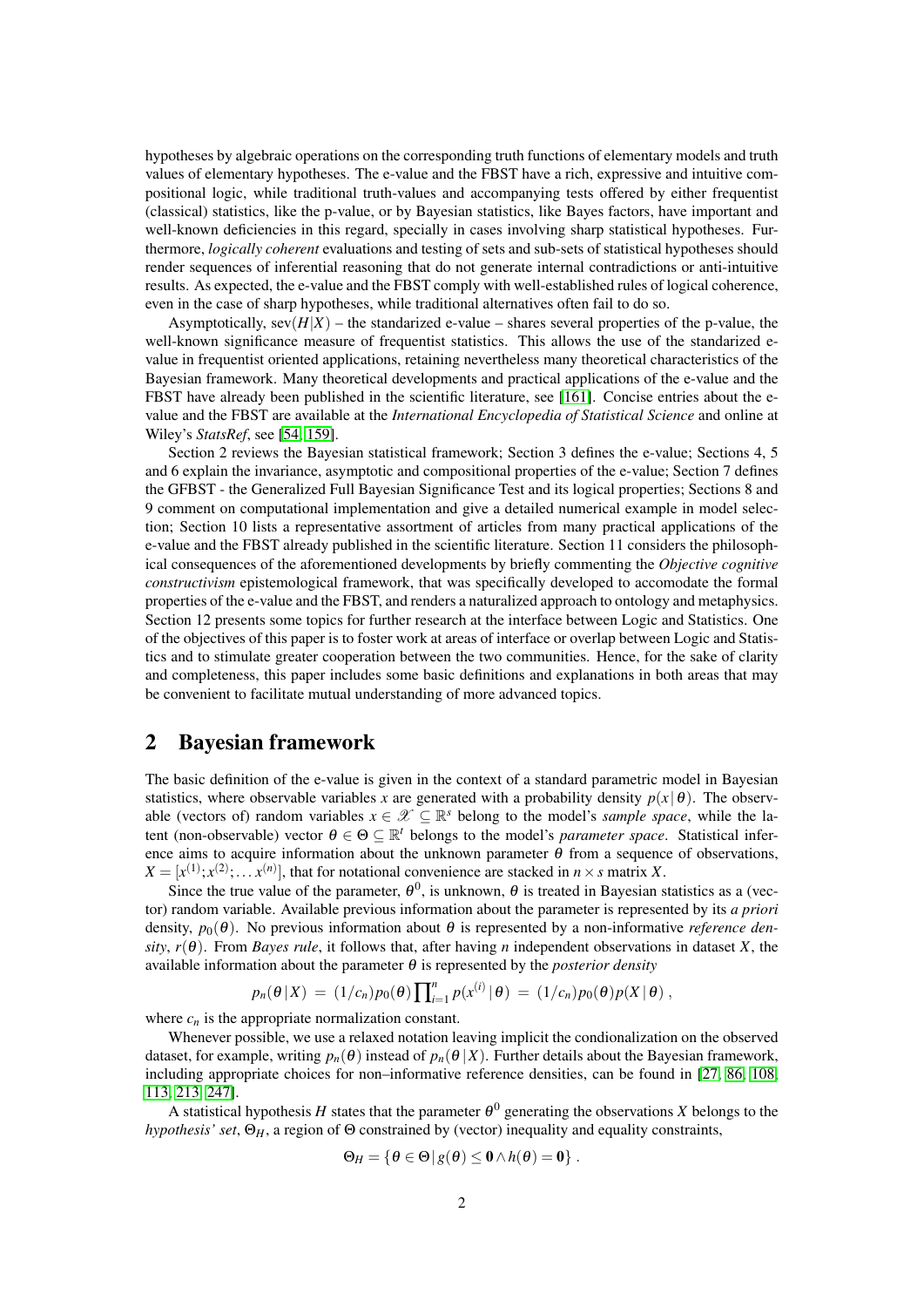It is common practice in statistics to use a relaxed notation, writing *H* for both the hypothesis statement and the hypothesis' set.

The presence of *q* equality constraint makes the hypothesis *sharp* or *precise*, namely, *H* becomes a proper surface (sub-manifold) of dimension strictly lower than the dimension of the parameter space, that is,  $h = \dim(H) = t - q < t = \dim(\Theta)$ . In particular, a point hypothesis is a hypothesis of dimension  $h = 0$ . Regarded as a subset of the *t*-dimensional parameter space, a sharp hypothesis has volume zero, and should therefore have zero posterior probability, at least for a regular (continuous and differentiable) posterior density, what is usually a natural assumption for statistical modeling, see [\[119\]](#page-18-2). These conditions make  $Pr(H)$ , the probability of hypothesis  $H$ , an inappropriate measure to evaluate sharp hypotheses, unless a special probability measure is created for the hypothesis set, a situation that my be computationally cumbersome and theoretically challenging, see [\[217,](#page-22-2) [241\]](#page-22-3).

Nevertheless, sharp hypotheses have a prominent role in science, for the most important statements in exact sciences are *natural laws* that are formulated as equations in a theory of interest that, in turn, can be expressed by sharp hypotheses in statistical models used to empirically verify the same laws, see [\[68,](#page-17-1) [213,](#page-21-0) [214,](#page-21-1) [219,](#page-22-4) [224\]](#page-22-5). Sharp hypotheses also naturally arise in legal applications, like auditing models for regulatory compliance and concerns related to burden of proof in related legal cases, see [\[85,](#page-17-3) [90,](#page-17-4) [121,](#page-18-3) [153,](#page-19-3) [154,](#page-19-4) [163,](#page-20-3) [206,](#page-21-2) [221\]](#page-22-6). This state of affairs was the main motivation for defining the e-value as a Bayesian significance measure specially well-suited for sharp hypotheses.

#### 3 The e-value

 $ev(H|X) \in [0,1]$ , the e-value, or the epistemic value of hypothesis *H* given the observed data *X*, or the evidence given by the observed data *X* in favor of hypothesis *H*, and its complement,  $\overline{ev}(H|X)$  =  $1 - \text{ev}(H|X)$ , are defined as follows:

(i)  $s(\theta)$ , the *surprise function* in a statistical model is defined as the quotient between the posterior and the reference densities in the statistical model, see [\[55,](#page-16-1) [69,](#page-17-5) [88,](#page-17-6) [139,](#page-19-1) [179,](#page-20-4) [192,](#page-21-3) [193,](#page-21-4) [217\]](#page-22-2),

$$
s(\theta)=p_n(\theta)/r(\theta);
$$

(ii)  $s^*$ , the maximum (or supremum) of the surprise function constrained to the hypothesis  $H$ , is defined as

$$
s^* = \sup_{\theta \in H} s(\theta) ,
$$

A maximizing argument,  $\theta^* | s^* = s(\theta^*)$ , is called a *tangential point*, see Figure 1;

(iii)  $T(v)$ , the closed lower *v*-cut of the surprise function, see [\[55,](#page-16-1) [217\]](#page-22-2), and its complement, the open upper *v*-cut of the surprise function,  $\overline{T}(v)$ , are defined as

$$
T(v) = \{ \theta \in \Theta \, | \, s(\theta) \leq v \}, \quad \overline{T}(v) = \{ \theta \in \Theta \, | \, s(\theta) > v \} ;
$$

The upper *v*-cut at level  $v = s^*$ ,  $\overline{T}(s^*)$ , is called the *tangential set*, for its border corresponds to the contour line of the surprise function that is tangential to hypothesis *H*, see Figure 1.

(iv)  $W(v)$ , the *truth function* or *Wahrheitsfunktion* at level *v*, is defined as the posterior probability mass inside the lower *v*-cut of the surprise function, see [\[26,](#page-15-0) [217\]](#page-22-2),

$$
W(v) = \int_{T(v)} p_n(\theta) d\theta,
$$

while its complement is defined as  $\overline{W}(v) = 1 - W(v)$ ;

(v)  $ev(H|X)$ , the *epistemic value* of hypothesis *H* given the observed data *X*, is defined as the truth function  $W(v)$  computed at level  $v = s^*$ , see [\[26,](#page-15-0) [152,](#page-19-0) [157,](#page-20-0) [217\]](#page-22-2), while its complement,  $\overline{ev}(H|X)$ , the evidence given by the observed data *X* against hypothesis *H*, has the complementary probability mass,

$$
ev(H|X) = W(s^*), \quad \overline{ev}(H|X) = \overline{W}(s^*) = 1 - ev(H);
$$

For further details and remarks on the development of the e-value and its historical predecessors, see [\[152,](#page-19-0) [206,](#page-21-2) [217\]](#page-22-2).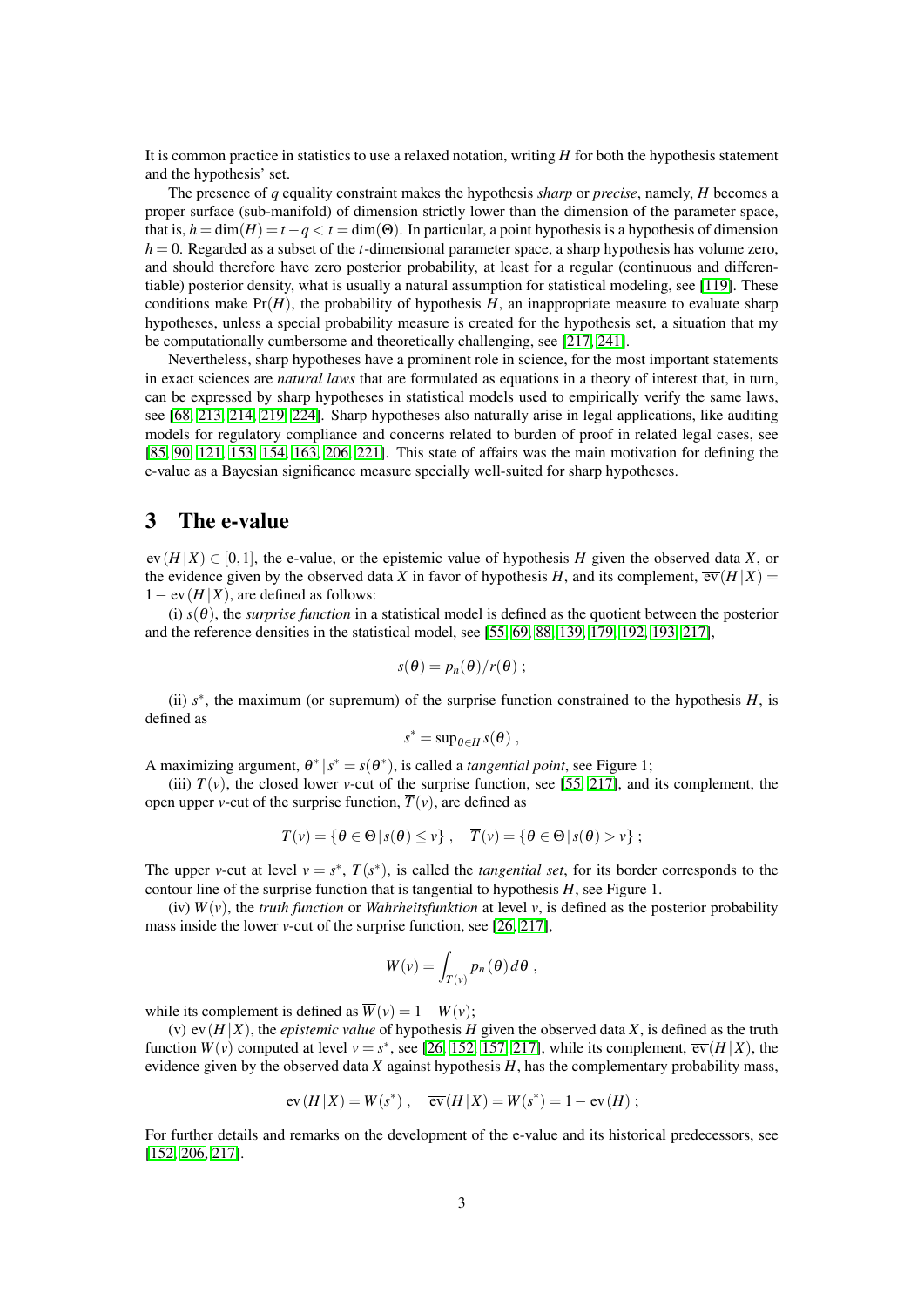

Figure 1: Flat prior,  $r(\theta) \propto 1$ ; Surprise function equal to posterior density,  $s(\theta) = p_n(\theta)$ ; Optimal  $\theta^* \in H$ ; Contour curve at level  $s^* = s(\theta^*)$ ; and Tangential highest probability density set,  $\overline{T}(\theta^*)$ .

In the special case of the flat reference density,  $r(\theta) \propto 1$ , the surprise function coincides with the posterior probability density function, and its upper cuts,  $\overline{T}(v)$ , coincide with *highest probability density sets* (HPDS), making it easier to visualize all the elements defined in last paragraph. Figure 1 depicts a simple example with an unimodal surprise function and a simply connected tangential set, see [\[152,](#page-19-0) Sec.4.3]. However, in general, the posterior probability density function may have multiple local maxima, the tangential set may have multiple connected components, and all these components must be taken into account when computing the e-value. In this respect, the e-value diverges from traditional uses of HPDS that only consider a single connected component, usually the connected component containing  $\theta$ , the unconstrained maximum a posteriory estimator, see [\[27,](#page-15-2) [56,](#page-16-2) [131,](#page-19-5) [187,](#page-20-5) [217,](#page-22-2) [240\]](#page-22-7).

### 4 Invariance and Reference density

A *reparameterization* of the parameter space, that is, a change in the coordinate system used to map Θ, could "stretch" or "compress" the region surrounding a given location point in the map. This kind of effect is clearly visible comparing geographic maps using different cartographic projections. However, the probability mass inside a given region, as specified by a probability density function, should remain the same, regardless the coordinate system in use. Hence, the value or "hight" of a density function at a given point must change according to coordinate system in use. This kind of reasoning explains the transformation rules specified by differential and integral calculus for modifying density functions according to transformations of the coordinate system, see [\[71,](#page-17-7) [74,](#page-17-8) [165\]](#page-20-6). Nevertheless, since the surprise function is defined as the ratio of two densities,  $s(\theta) = p_n(\theta)/r(\theta)$ , its value remains unchanged by regular (continuous and differentiable) reparamaterizations of the parameter space, and the e-value inherits this important invariance property, see [\[26,](#page-15-0) [217\]](#page-22-2).

*Invariance* is a vital property for good statistical inference for, otherwise, conclusions reached by statistical analysis would depend on the coordinate system being employed, like units of measurement, map projections, forms of data visualization and other idiosyncrasies or arbitrary choices. Invariance properties of the e-value can be further explained and analyzed in the context of *Information geometry*, where the reference density,  $r(\theta)$ , can be seen as an implicit representation of the underlying *Information metric* for the parameter space, for further details, see [\[3–](#page-15-3)[5,](#page-15-4) [15,](#page-15-5) [20,](#page-15-6) [26,](#page-15-0) [61,](#page-17-9) [79,](#page-17-10) [86,](#page-17-2) [108,](#page-18-0) [217\]](#page-22-2).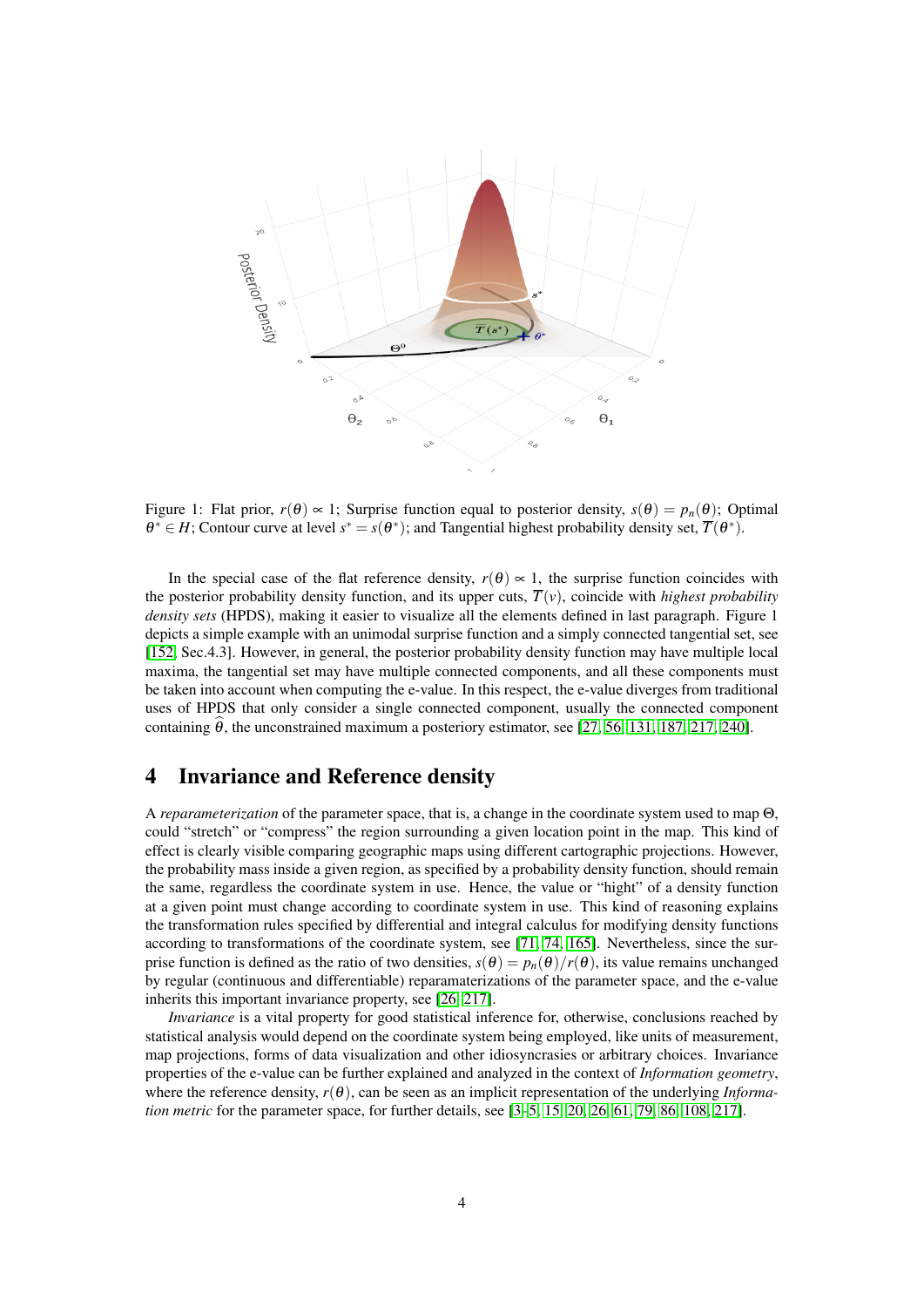### 5 Asymptotic Consistency

As the number *n* of observations grows to infinity, that is, in the asymptotic limit  $n \to \infty$ , we expect a *consistent* statistical procedure to reach the "correct" conclusion. This section analyses asymptotic properties of the e-value that motivate its use to consistently evaluate a statistical hypothesis. It is easier to describe these asymptotic properties in terms of the *standarized* version of the e-value, defined as follows:

(i)  $O(d, z)$ , the *chi-square* cumulative distribution with  $d \in \mathbb{N}_+$  degrees of freedom for random variable *z* ∈ [0,∞], is defined by the following analytical expression using the *incomplete gamma function*:

$$
Q(d,z) = \frac{\gamma(d/2, z/2)}{\gamma(d/2, \infty)}, \quad \gamma(d,z) = \int_0^z y^{d-1} e^{-y} dy ;
$$

(ii)  $\sigma(t, h, c)$ , the *standardization function* on arguments  $t, h \in \mathbb{N}_+$  and  $c \in [0, 1]$ , is defined by the expression

$$
\sigma(t,h,c) = Q(t-h,Q^{-1}(t,c)) ;
$$

(iii) sev( $H|X$ ), the standarized e-value of a hypothesis  $H \subset \Theta$  of dimension  $h = \dim(H) \le t =$  $dim(\Theta)$ , is defined as follows:

$$
\operatorname{sev}(H|X) = 1 - \overline{\operatorname{sev}}(H|X), \quad \overline{\operatorname{sev}}(H|X) = \sigma(t, h, \overline{\operatorname{ev}}(H|X)) ;
$$

The standarized e-value has the following asymptotic properties, under usual continuity and differentiability regularity conditions, see [\[26\]](#page-15-0):

(a) If *H* is true, i.e.  $\theta^0 \in H$ ; and *H* is slack, i.e. dim(*H*) = dim( $\Theta$ ); and  $\theta^0$  is in the topological interior of *H*; Then sev( $H|X$ ) converges (in probability) to 1, as the number of observations increases;

(b) If *H* is true, i.e.  $\theta^0 \in H$ ; and *H* is sharp, i.e. dim(*H*) < dim( $\Theta$ ); Then sev(*H*|*X*) converges (in distribution) to  $U[0,1]$ , the uniform distribution in the unit interval.

The standarized e-value shares these asymptotic properties with the p-value, the well-known and widely used significance measure of frequentist statistics. Hence, in a frequentist oriented application, one could use the e-value as a Bayesian replacement for the p-value, preserving already familiar decision procedures and their interpretations. Moreover, in several modeling applications, the e-value exhibits better convergence characteristics than those of the p-value, see [\[19,](#page-15-7) [123](#page-18-4)[–126\]](#page-18-5). Further consistency properties of the e-value and higher order asymptotic approximations have been studied and developed in [\[32,](#page-16-3) [164,](#page-20-7) [167,](#page-20-8) [182,](#page-20-9) [183,](#page-20-10) [228–](#page-22-8)[230\]](#page-22-9).

# 6 Compositional Logic of e-values

The e-value and its truth function yield simple algebraic expressions that facilitate the study of a composite model, *M*, build by serial coupling of *k* independent statistical models,  $M^{(j)} = \{ \Theta^{(j)}, p_0^{(j)} \}$  $p_n^{(j)}, p_n^{(j)}, r^{(j)}\},$ indexed on  $j = 1...k$ . In this setting, *q* alternative (or parallel) sets of hypotheses,  $H^{(i,j)}$  indexed on  $i = 1...q$ , are provided for evaluation. This situation is somewhat analogous to the analysis of parallelserial systems in reliability theory, see [\[12,](#page-15-8) [25,](#page-15-9) [115\]](#page-18-6) and Figure 2.

Let us first consider a pure serial system, consisting of *k* individual models,  $M^{(j)}$ ,  $j = 1...k$ , each one contemplating a single hypothesis,  $H^{(1,j)}$ .

Since the individual models are independent, the joint posterior density, reference, and surprise function of the composite model are the product of the corresponding individual functions, that is,

$$
p_n(\theta) = \prod_{j=1}^k p_n^{(j)}(\theta^{(j)}), \quad r(\theta) = \prod_{j=1}^k r^{(j)}(\theta^{(j)}),
$$

$$
s(\theta) = \prod_{j=1}^k s^{(j)}(\theta^{(j)}), \quad \theta = [\theta^{(j)}, \dots \theta^{(k)}] \in \Theta.
$$

The Mellin convolution of the cumulative distributions for (scalar) random variables *x* and *y*,  $F(x)$  $G(y)$ , gives the cumulative distribution of the product  $z = xy$ . Hence, the composite model's truth function is the *Mellin convolution* of the individual truth functions, that is,

$$
W(v) = \bigotimes_{1 \leq j \leq k} W^{(j)} = W^{(1)} \otimes W^{(2)} \dots \otimes W^{(k)}(v) .
$$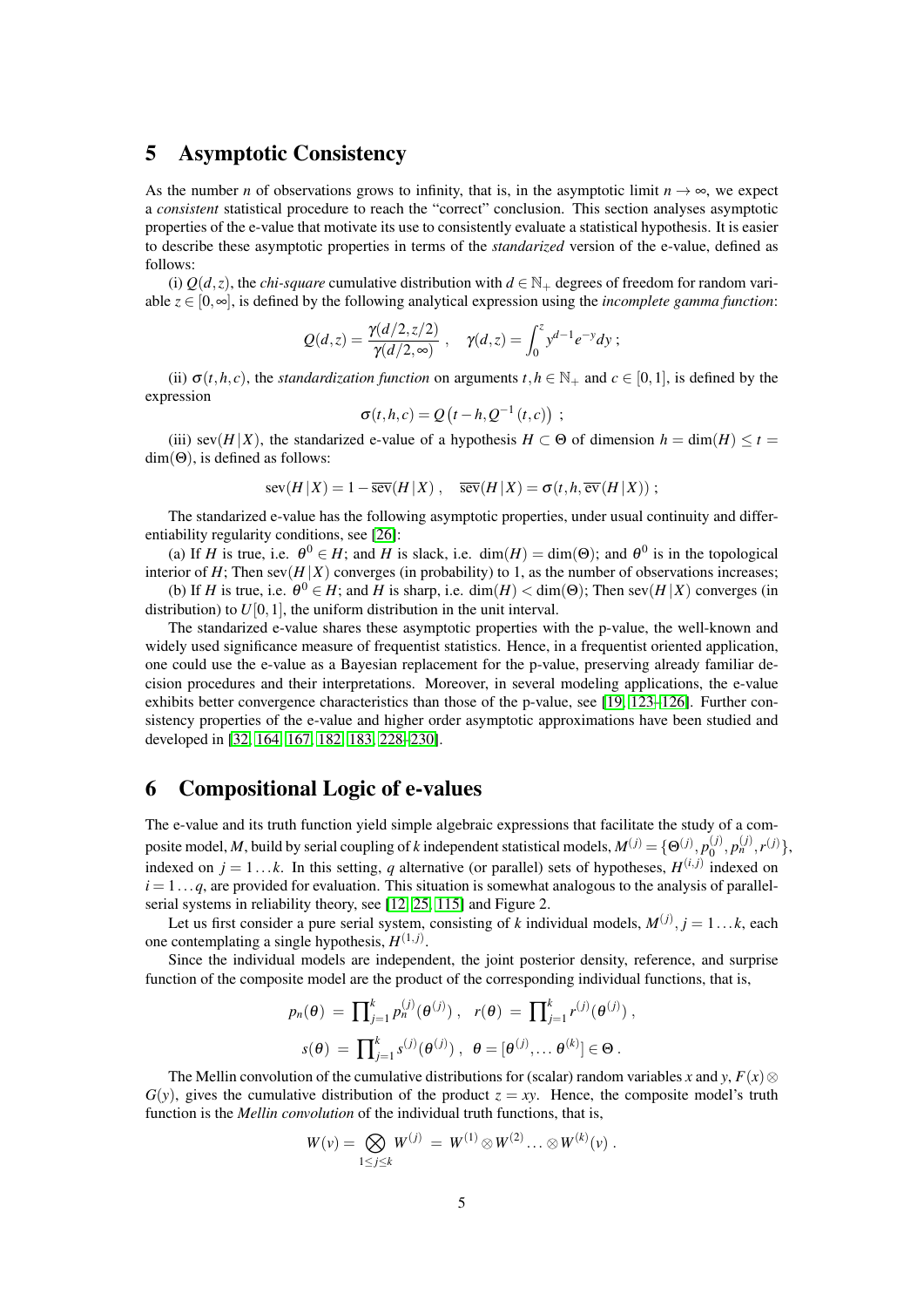

Figure 2: Diagrammatic representation of parallel hypotheses in serial models composition of a composite hypothesis, *H*, whose e-value, ev(*H*), can be computed from the truth-functions,  $W^{(j)}$ , of each single model,  $M^{(j)}$ , and the optimal surprise values,  $s^{*(i,j)}$ , of each single hypothesis,  $H^{(i,j)}$ .

Further properties and interpretations of the Mellin convolution, and detailed analytical procedures and numerical algorithms for its efficient computation, can be found in [\[28,](#page-15-10) [112,](#page-18-7) [203,](#page-21-5) [242\]](#page-22-10).

Next, let us consider a composite hypothesis *H* expressed in *conjunctive form*, where the conjunction symbol (∧) stands for the *and* logical operator,

$$
H = \bigwedge_{j=1}^k H^{(1,j)} = H^{(1,1)} \wedge H^{(1,2)} \dots \wedge H^{(1,k)}.
$$

In the conjunctive hypothesis, the surprise function attains a maximum (or supremum) value equal to the product of individual maxima (or suprema). Therefore, the e-value of the conjunctive composite hypothesis is given by

$$
\text{ev}(H) \ = \ W(s^*) \ = \ \bigotimes_{1 \leq j \leq k} W^{(j)} \left( \prod_{j=1}^k s^{*(1,j)} \right) \ .
$$

Finally, let us consider a composite hypothesis *H* expressed in *disjunctive normal form*, where the disjunction symbol (∨) stands for the *or* logical operator,

$$
H = \bigvee_{i=1}^{q} \bigwedge_{j=1}^{k} H^{(i,j)} = \left( \bigwedge_{j=1}^{k} H^{(1,j)} \right) \vee \ldots \vee \left( \bigwedge_{j=1}^{k} H^{(q,j)} \right).
$$

The corresponding e-value requires the conjunctive surprise to be maximized over the finite set of *q* disjunctive alternatives,

$$
ev(H) = ev\left(\bigvee_{i=1}^{q} \bigwedge_{j=1}^{k} H^{(i,j)}\right) =
$$
  

$$
W(s^*) = max_{i=1}^{q} \bigotimes_{1 \leq j \leq k} W^{(j)}\left(\prod_{j=1}^{k} s^{*(i,j)}\right).
$$

Interestingly, in the last expression, if all elementary hypotheses have either null of full epistemic value, that is, if,  $\forall (i, j)$ ,  $ev(H^{(i,j)}) \in \{0, 1\}$ , the evaluation of  $ev(H)$  reduces to the the evaluation in classical logic of a corresponding expression preserving the same normal structure [\[26\]](#page-15-0). Another interesting aspect of the last expression is how conjunction operators are translated into product operations, while disjunction operators are translated into maximization operations. This kind of translation characterizes the e-value as a *possibilistic abstract belief calculus*. For further details and comments, see [\[26,](#page-15-0) [46,](#page-16-4) [47,](#page-16-5) [55,](#page-16-1) [57,](#page-16-6) [120,](#page-18-8) [206,](#page-21-2) [207,](#page-21-6) [217,](#page-22-2) [227,](#page-22-11) [231\]](#page-22-12).

### 7 Statistical Hypotheses Tests and the GFBST

In the practice of statistics, it is often necessary to make a decision to either *reject*, or to remain *undecided*, or to *accept* a hypothesis *H* (in statistics, the alternative undecided is also called *agnostic*). In *multi-valued logics*, these three alternatives are traditionally encoded by the logical values  $\{0, 1/2, 1\}$ , see [\[64,](#page-17-11) [65,](#page-17-12) [89,](#page-17-13) [170\]](#page-20-11). In *modal logics*, these three alternative attitudes consider the hypothesis to be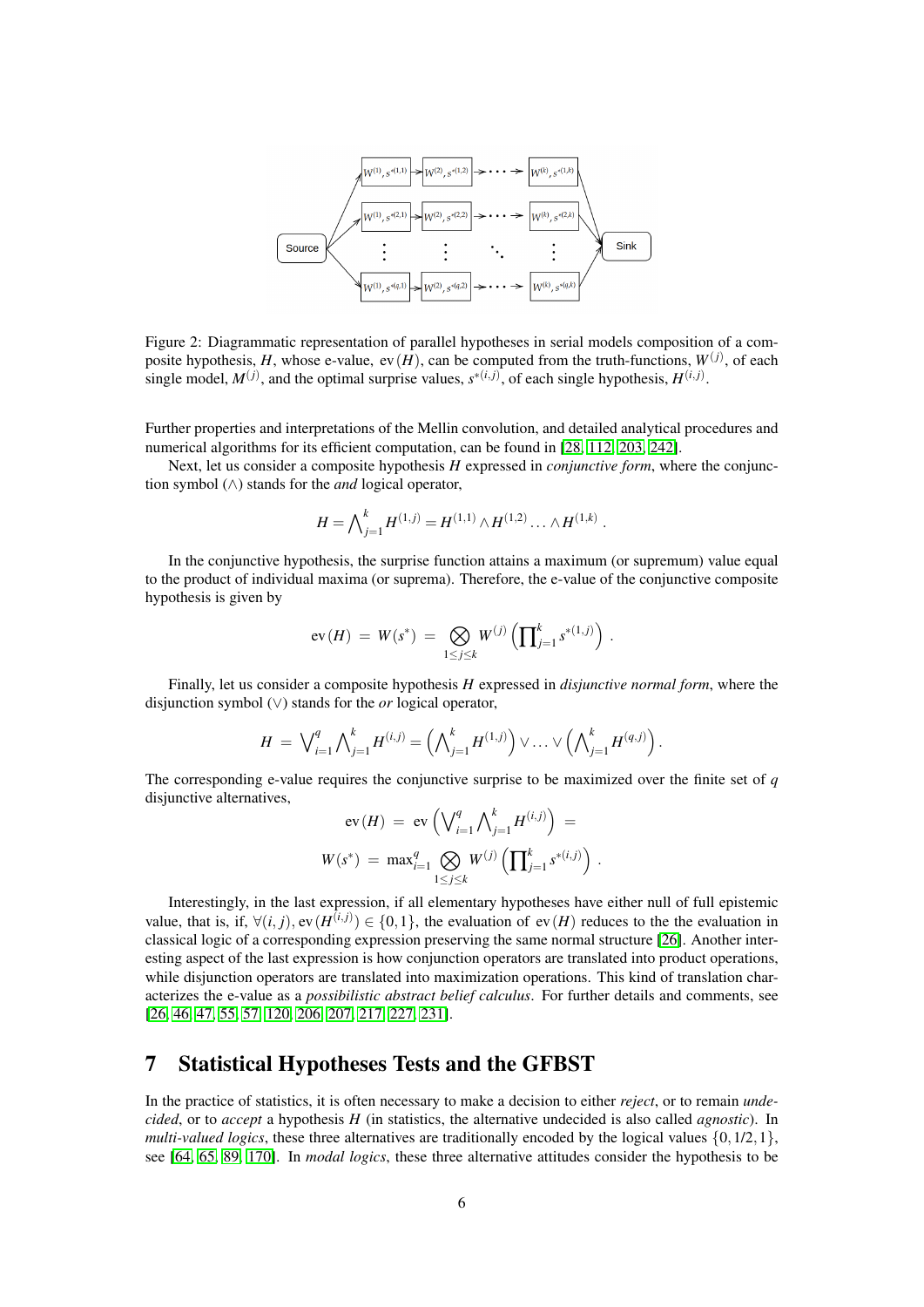

Figure 3: Hexagon of opposition depicting modal operators of necessity,  $\Box$ ; possibility,  $\Diamond$ ; contingency, ∇; and non-contingency, ∆; some compositions by negation, ¬; disjunction, ∨; and conjunction, ∧; and logical relations of implication, →; contrariety – –; sub-contrariety, …; and contradiction, ==.

| Modality          | Equivalence                     | Interpretation      |  |  |
|-------------------|---------------------------------|---------------------|--|--|
| $\Box H$          | $\Delta H \wedge \Diamond H$    | $H$ is accepted     |  |  |
| $\neg \Diamond H$ | $\Delta H \wedge \neg \Box H$   | $H$ is rejected     |  |  |
| $\nabla H$        | $\Diamond H \wedge \neg \Box H$ | $H$ is not decided  |  |  |
| $\Diamond H$      | $\Box H \vee \nabla H$          | $H$ is not rejected |  |  |
| $\neg\Box H$      | $\neg \Diamond H \vee \nabla H$ | $H$ is not accepted |  |  |
| ΛH                | $\Box H \vee \neg \Diamond H$   | $H$ is decided      |  |  |
|                   |                                 |                     |  |  |

Table 1:Basic modalities of agnostic hypothesis tests.

*impossible*, *contingent*, or *necessary*, see [\[35,](#page-16-7) [84,](#page-17-14) [166\]](#page-20-12). Table 1 presents the corresponding *modal operators* together with some relevant compositions obtained by negation (¬, the *not* operator), disjunction (∨, the *or* operator) and conjunction (∧, the *and* operator).

The modalities in Table 1 are related by logical relations depicted in diagrammatic form by the *hexagon of opposition* in Figure 3, where: Arrows (→) indicate logical *implication*; Dashed-lines (−−−) indicate *contrariety*, connecting modalities that cannot both be true; Dotted-lines (······) indicate *sub-contrariety*, connecting modalities that cannot both be false; and Double-lines (==): indicate *contradiction*, connecting modalities that can neither both be true nor both be false. The vowels at the vertices of the hexagon are historical labels inherited from medieval logic, see [\[60\]](#page-16-8).

The logical relations depicted in the hexagon of opposition are considered basic principles of rational argumentation, intuitive to and tacitly assumed by most users and, sometimes, even soft coded in popular culture or hard coded in natural language, see [\[21,](#page-15-11) [24,](#page-15-12) [60,](#page-16-8) [82,](#page-17-15) [107\]](#page-18-9). Therefore, departing from these principles may make arguments counterintuitive, create barriers for the natural flow of communication, or even lead to misunderstandings. This situation provides good justification for the development of inference methods and to support ways of reasoning that are fully compliant with these basic principles.

A *statistical test of hypotheses* is a statistical procedure used to make a required decision to either reject, or to remain undecided, or to accept a hypothesis *H*. It is convenient to use a statistical test based on an already available significance measure,  $\mu(H) \in [0,1]$ . Such a statistical test can be regarded as a discretization map,  $\delta(\mu(H))$ , that collapses the interval [0,1] into the ternary set  $\{0,1/2,1\}$ . Some applications may only allow decisions in a binary subset, like  $\{0,1/2\}$ , although a full logical analysis of these tests requires (at least) a ternary decision space, see [\[107,](#page-18-9) [169,](#page-20-13) [197,](#page-21-7) [223\]](#page-22-13).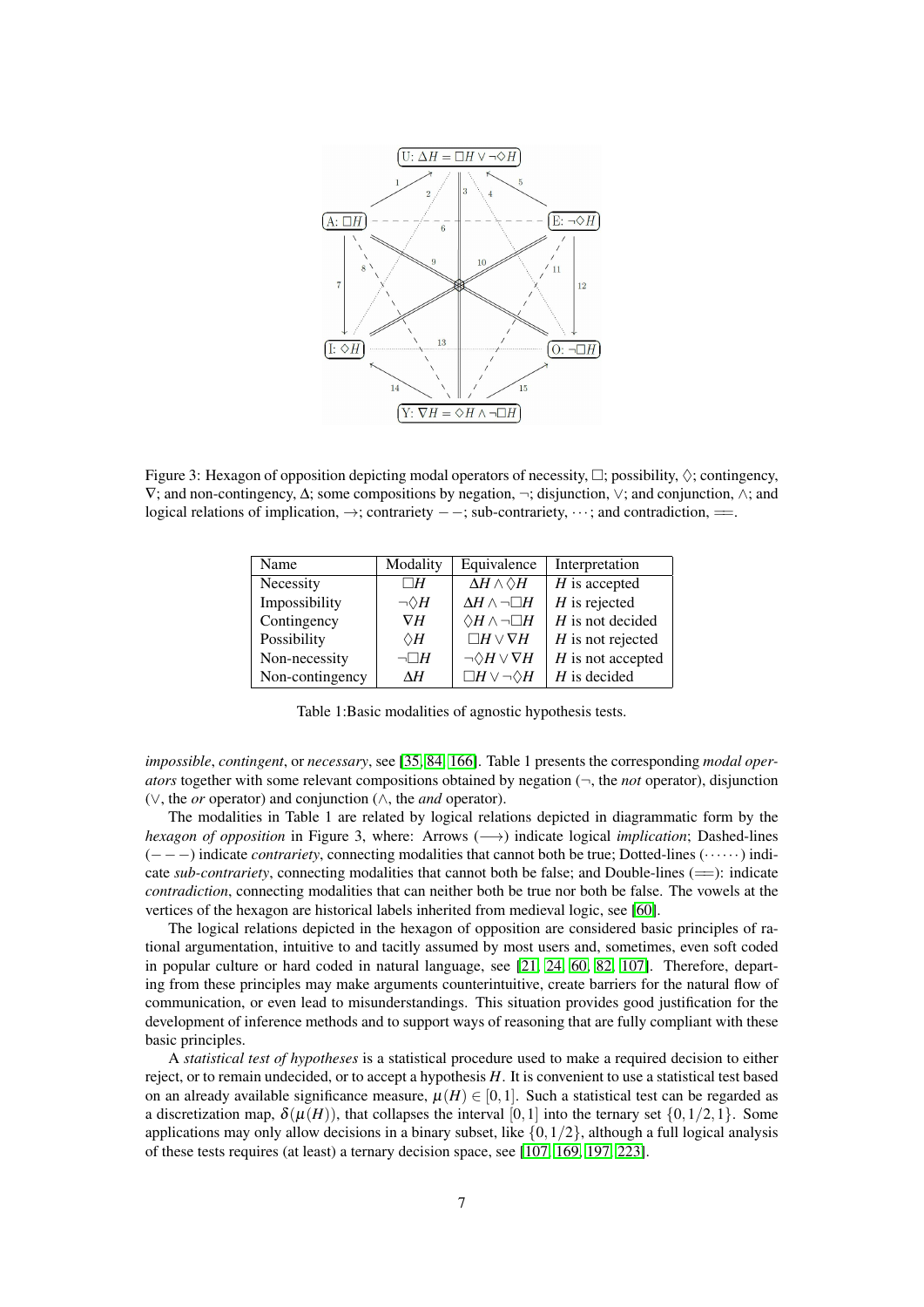

Figure 4: Invertibility (left) and Monotonicity (right) logical relations between statistical modalities applied to a hypothesis,  $H$ , and its complement,  $\overline{H}$ .



Figure 5: Consonance logical relations for the union or intersection of three hypotheses.

The remainder of this section examines logical consistency conditions for such tests, and provides further justification for the use of the e-value as an appropriate significance measure. The preceding sections payed special attention to sharp hypotheses. In contrast, this section looks with equal interest to sharp or slack hypotheses. We should remark that, although motivated by the need to evaluate sharp hypotheses, nothing prevents the e-value to be computed for slack hypotheses.

As already examined in Section 2, by definition, a statistical hypothesis *H* simply states that the true parameter value belongs to the hypothesis set, that is, that  $\theta^0 \in H$ . From this definition, in conjunction with classical principles or rational argumentation encoded in the hexagon of opposition, we now present three sets of conditions for logical consistency that ought to be required from a rational hypothesis test, namely, *invertibility*, *monotonicity*, and *consonance*, see [\[67,](#page-17-0) [68,](#page-17-1) [107,](#page-18-9) [223\]](#page-22-13).

*Invertibility:* Every hypothesis  $H \subset \Theta$  automatically defines its complement,  $\overline{H} = \Theta - H$ . Hence, the true value of the parameter,  $\theta^0$   $\in$   $\Theta$ , must either belong to  $H$  or belong to its complement. Therefore, the following implications ought to hold:

- (I.i) *Necessity inversion: H* is necessary if and only if  $\overline{H}$  is impossible, that is,  $\Box H \Leftrightarrow \neg \Diamond \overline{H}$ ;
- (I.ii) *Possibility inversion: H* is possible if and only if  $\overline{H}$  is unnecessary, that is,  $\Diamond H \Leftrightarrow \neg \Box \overline{H}$ ; and
- (**I.iii**) *Contingency inversion: H* is contingent if and only if  $\overline{H}$  is contingent, that is,  $\nabla H \Leftrightarrow \nabla \overline{H}$ .

Figure 4 (left) gives a diagrammatic representation of invertibility relations (and their complements obtained by negation) using fragments of the hexagon of opposition.

*Monotonicity:* Let us consider a larger hypothesis  $H'$  that contains the original hypothesis  $H$ , that is  $H' \supset H$ . In this setting, the following implications ought to hold:

(M.i) *Monotonic necessity:* If *H* is necessary, so must be *H'*, that is,  $\Box H \Rightarrow \Box H'$ ; and

(M.ii) *Monotonic possibility:* If *H* is possible, so must be *H'*, that is,  $\Diamond H \Rightarrow \Diamond H'$ .

Figure 4 (right) gives a diagrammatic representation of these monotonicity relations (and their complements obtained by negation) using fragments of the hexagon of opposition.

*Consonance:* Let  $H_i$ , for  $i \in I$ , be a collection of hypotheses referenced by the index set *I*. The following implications ought to hold: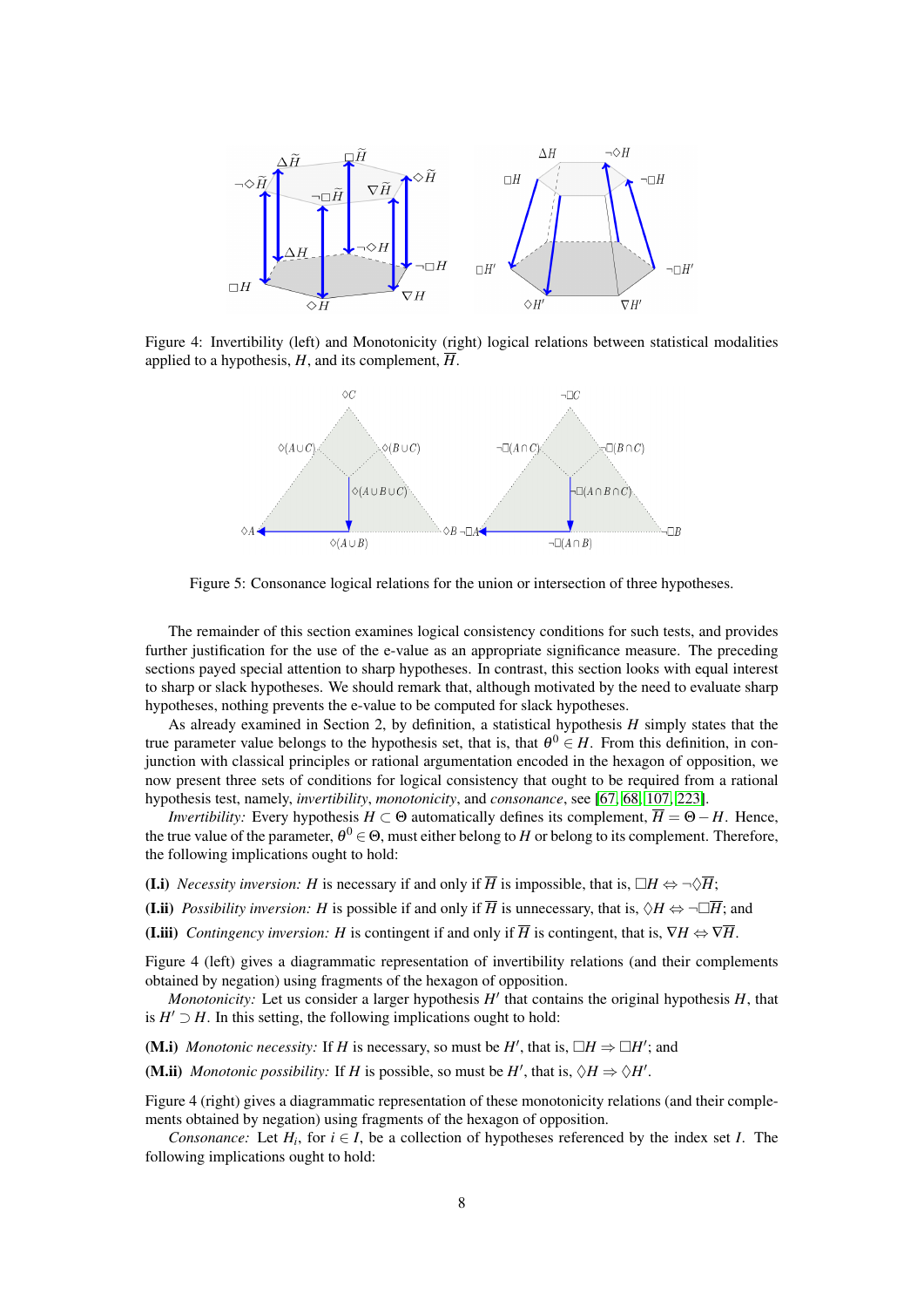

Figure 6: Testing *H* with region estimator *S*: Accept if  $S \subset H$ , reject if  $S \subset \overline{H}$ , undecided otherwise.

(C.i) *Union consonance*: If the joint hypothesis, made by the union of all indexed hypotheses, is possible, then at least one of the joining hypotheses is possible, that is,

$$
\Diamond(\cup_{i\in I}H_i)\Rightarrow \exists i\in I\,|\,\Diamond H_i\ .
$$

(C.ii) *Intersection consonance*: If the meet hypothesis, made by the intersection of all indexed hypotheses, is unnecessary, then at least one of the meeting hypotheses is unnecessary, that is,

$$
\neg \Box(\cap_{i\in I}H_i)\Rightarrow \exists i\in I\,|\,\neg \Box H_i \Leftrightarrow \forall i\in I, \,\Box H_i\Rightarrow \Box(\cap_{i\in I}H_i)\,.
$$

Figure 5 gives a diagrammatic representation of consonance relations for a collection of three hypotheses, {*A*,*B*,*C*}.

Arguments of analysis lead to a characterization of test procedures that comply with the aforementioned logical conditions of monotonicity, invertibility and consonance, see [\[67,](#page-17-0) [169\]](#page-20-13). These tests must be based on a *region estimator*,  $S \subset \Theta$ , for the location of the true parameter value,  $\theta^0$ . Such a *region estimator test* accepts *H* if  $S \subset H$ , rejects *H* if  $S \subset \overline{H}$ , and remains undecided if *S* properly intersects both *H* and  $\overline{H}$ , as depicted in Figure 6.

As mentioned in the beginning of this section, it is convenient to use a statistical test,  $\delta(\mu(H)) \in$  $\{0,1/2,1\}$ , that is based on an already available significance measure,  $\mu(H) \in [0,1]$ . Nevertheless, the following logical compatibility condition, between the statistical test and its underlying significance measure, ought to hold:

$$
\mu(H^{(1)}) \ge \mu(H^{(2)}) \Rightarrow \delta(\mu(H^{(1)})) \ge \delta(\mu(H^{(2)})) \ .
$$

This logical compatibility condition is inspired by several legal principles, like the ones known in the juridical literature as *onus probandi*, *in dubio pro reo*, and *principle of proportionality*, see [\[14,](#page-15-13) [63,](#page-17-16) [85,](#page-17-3) [90,](#page-17-4) [101,](#page-18-10) [121,](#page-18-3) [163,](#page-20-3) [178,](#page-20-14) [206,](#page-21-2) [246\]](#page-22-14), that can be interpreted as follows:

– Judging the acceptability of hypotheses  $H^{(1)}$  and  $H^{(2)}$ , if the former has a better grade (a higher significance measure) than the latter, then fair judgments must render veredicts (decisions) that are as least as favorable to the former than to the latter.

From the definition of the e-value, it is clear that an upper *v*-cut  $\overline{T}(v)$  can be used as a region estimator for  $\theta^0$ . Accordingly, the corresponding region estimator test rejects *H* if its e-value stays below the threshold  $c = W(v)$ , that is, *H* is rejected if  $ev(H) < c$ . By invertibility, *H* is accepted if ev(*H*) < *c*. This is the GFBST - the *Generalized Full Bayesian Significance Test*, see [\[67,](#page-17-0) [77,](#page-17-17) [107,](#page-18-9) [138,](#page-19-6) [197,](#page-21-7) [198,](#page-21-8) [223\]](#page-22-13).

One can check that the GFBST generates logical modalities that are compatible with all logical requirements examined in this section, and also that it is logically compatible with its underlying significance measure, the e-value. Moreover, one can also check that all good invariance and asymptotic properties of the e-value are inherited by the GFBST. Furthermore, it is interesting to remark that, under usual regularity conditions (continuity and differentiability), if  $ev(H) < 1$ , a sharp hypothesis *H* may either remain undecided or be reject by the GFBST, but never be accepted. Finally, for simplicity and limitations of space, the exposition given in this article first defines the e-value and the GFBST, and then derives or explains their logical properties. In contrast, in [\[67,](#page-17-0) [68,](#page-17-1) [107,](#page-18-9) [169, 169,](#page-20-13) [197,](#page-21-7) [223\]](#page-22-13), the authors show that it is possible to go the other way around, demonstrating that the aforementioned logical properties render a complete characterization of the GFBST as a region estimator test.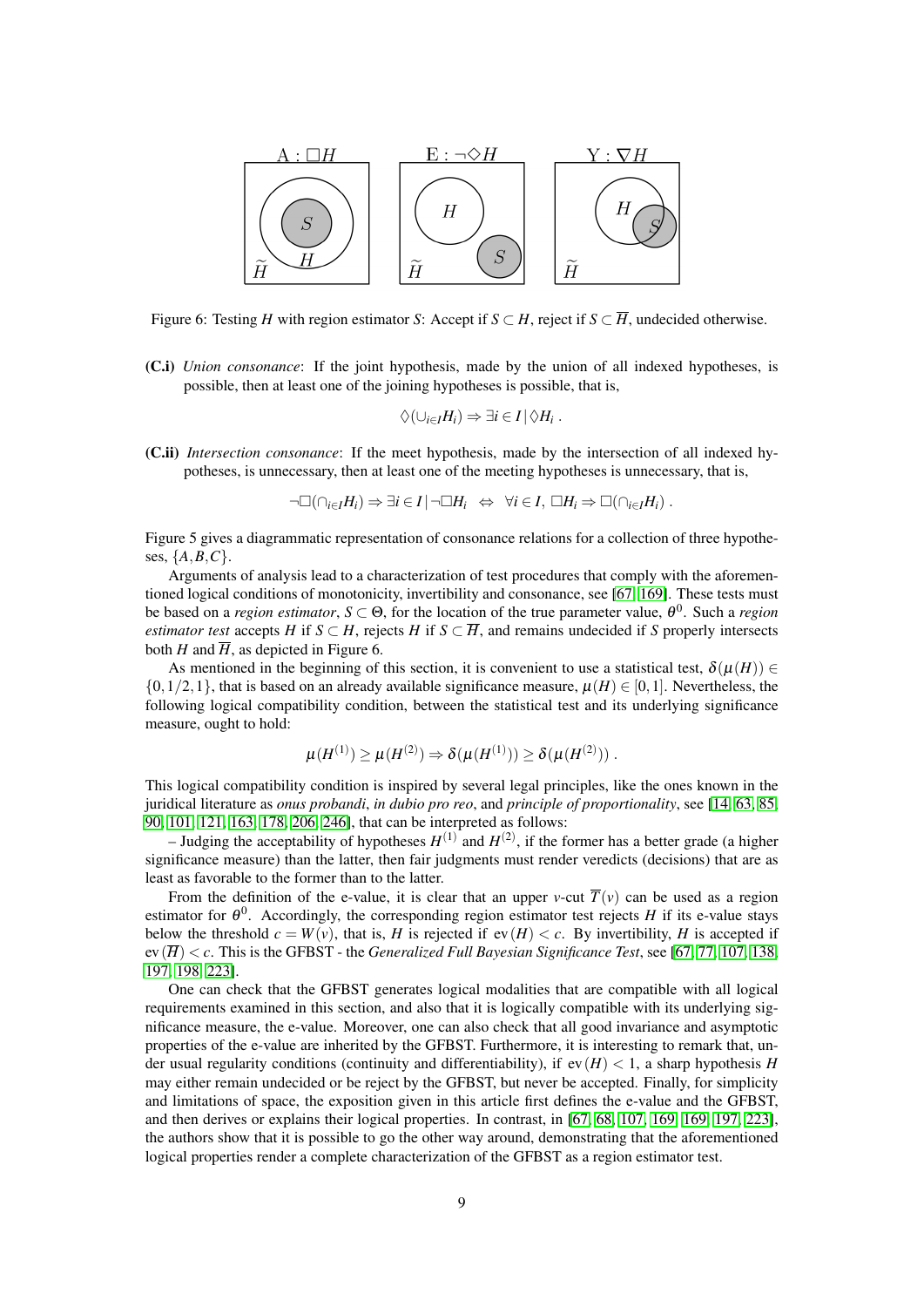### 8 Computational implementation

Numerical computation the e-value can be accomplished in two basic steps, namely,

*Integration step* – computing an approximation of the truth function  $W(v)$ .

In most cases, this task can be accomplished by using a computational condensation procedure, like [\[112,](#page-18-7) [242\]](#page-22-10), on a numerical sequence,  $s^{(k)} = s(\theta^{(k)})$ , generated by sampling from the posterior distribution,  $p_n(\theta)$ , using a Markov Chain Monte-Carlo method [\[30,](#page-16-9) [87,](#page-17-18) [93\]](#page-17-19);

*Optimization step* – finding the optimum of the objective function  $s(\theta)$  under the constraints imposed by the hypothesis.

In most cases, this task can be accomplished by standard methods of continuous constrained optimization, like Generalized Reduced Gradient, Sequential Quadratic Programming, Generalized Augmented Lagrangian, or Proximal Point methods, see [\[22,](#page-15-14) [70,](#page-17-20) [114,](#page-18-11) [135,](#page-19-7) [141\]](#page-19-8). The following numerical optimization solvers are easily available and potentially useful:

*TANGO* – Trustable Algorithms for Nonlinear General Optimization, a joint project from USP – the Universtity of São Paulo, and UNICAMP – the University of Campinas, that offers excellent code under General Public License (GNU); and

*Gurobi* – a robust, high performance and versatile optimization software that can currently be licensed for free academic use.

Some optimization problems with many local maxima can be solved indirectly by repeated local optimization from candidate staring points selected at the integration step, or directly by stochastic optimization methods based on Simulated Annealing, see [\[162,](#page-20-15) [200,](#page-21-9) [204,](#page-21-10) [233,](#page-22-15) [235\]](#page-22-16).

### 9 Numerical Example in Model Selection

Figure 7 (left) depicts the polynomial fitting problem for the classical Sakamoto et al. benchmark dataset presented in [\[186,](#page-20-16) ch.8]. This dataset, given in Table 1, was generated by a simulation from the i.i.d stochastic process

$$
y_i = g(x_i) + N(0, 0.1^2)
$$
,  $g(x) = \exp((x - 0.3)^2) - 1$ ,

that is, the points *y<sub>i</sub>* were generated at the grid  $x_i = (i-1)0.05$ , for  $i = 1,...21$ , by adding to the exponential *target function*,  $g(x)$ , a Gaussian random noise with mean  $\mu = 0$  and standard deviation of  $\sigma = 0.1$ .

The *linear regression* polynomial model of order *k* explains vector *y* in the dataset, using as explanatory variables integer powers up to order *k* of the grid points in vector *x*, plus an i.i.d. Gaussian random noise with standard deviation  $\sigma$ , that is,

$$
y = \beta_0 x^0 + \beta_1 x^1 + \beta_2 x^2 \dots + \beta_k x^k + N(0, \sigma I).
$$

Using the weakly informative prior density,  $p_0(\beta, \sigma) = 1/\sigma$ , the posterior density for this statistical model can be conveniently written, see [\[49,](#page-16-10) [95,](#page-17-21) [247\]](#page-22-1), in terms of the matrix of explanatory variables,  $X = [x^0; x^1; \dots; x^k]$ , the maximum a posteriori estimators of the model's parameters,  $\hat{\beta} = (X^t X)^{-1} X^t y$ , and the auxiliary quantities  $\hat{y} = X\hat{\beta}$  and  $s^2 = (y - \hat{y})^t(y - \hat{y})/(n - k)$ ,

$$
p_n(\beta, \sigma | y, x^0, \dots x^k) = \frac{1}{\sigma^{n+1}} \exp \left( \frac{-1}{2\sigma^2} \left( (n-k)s^2 + (\beta - \hat{\beta})^t X^t X (\beta - \hat{\beta}) \right) \right).
$$

The model selection problem that naturally arises in this context can be stated as the question: From a statistical point of view, which order *k* gives the best polynomial fit for this dataset?

The first column of Table 3 presents the quadratic norm *empirical error*,  $R_{emp} = ||\hat{y} - y||_2$ , of each model, see [\[49,](#page-16-10) [95,](#page-17-21) [247\]](#page-22-1) for further details. Polynomials of increasing order have increasing flexibility, making  $R_{emp}$  monotonically decrease until it reaches zero for order  $k = n - 1$ , when the model becomes just an interpolating polynomial for the dataset.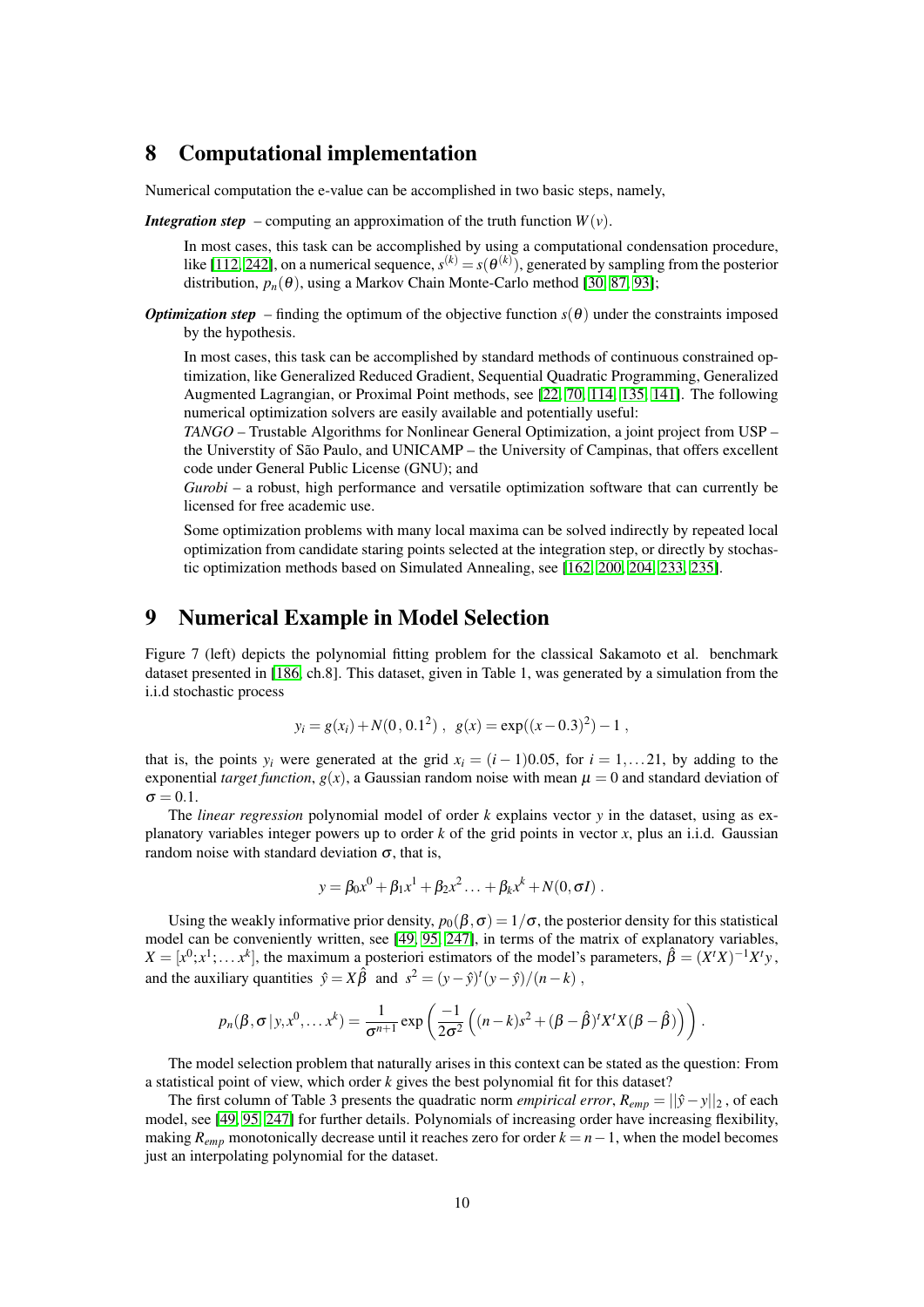

Figure 7: Benchmark (left) and alternative (right) data points, ◦, for Sakamoto et al. [\[186,](#page-20-16) ch.8] polynomial fitting problem; Exponential target function,  $\Diamond$ ; Best fitted polynomials, — , of order 0 to 4; and Order 2 polynomial, ∗, that renders the smallest regularized error for both datasets.

|                | $\iota$        | $x_i$     | $y_i$     | l       | $x_i$     | $y_i$     | $\iota$   | $x_i$ | $y_i$     |         |
|----------------|----------------|-----------|-----------|---------|-----------|-----------|-----------|-------|-----------|---------|
|                | 1              | 0.00      | 0.125     | 8       | 0.35      | $-0.135$  | 15        | 0.70  | 0.035     |         |
|                | 2              | 0.05      | 0.156     | 9       | 0.40      | 0.105     | 16        | 0.75  | 0.327     |         |
|                | 3              | 0.10      | 0.193     | 10      | 0.45      | 0.131     | 17        | 0.80  | 0.061     |         |
|                | $\overline{4}$ | 0.15      | $-0.032$  | 11      | 0.50      | 0.154     | 18        | 0.85  | 0.383     |         |
|                | 5              | 0.20      | $-0.075$  | 12      | 0.55      | 0.114     | 19        | 0.90  | 0.357     |         |
|                | 6              | 0.25      | $-0.064$  | 13      | 0.60      | $-0.094$  | 20        | 0.95  | 0.605     |         |
|                | 7              | 0.30      | 0.006     | 14      | 0.65      | 0.215     | 21        | 1.00  | 0.499     |         |
|                |                |           |           |         |           |           |           |       |           |         |
| Order          |                | $R_{EMP}$ | $R_{FPE}$ |         | $R_{SBC}$ | $R_{GCV}$ | $R_{SMS}$ |       | $R_{AIC}$ | e-value |
| $\overline{0}$ |                | 0.03712   | 0.04494   |         | 0.04307   | 0.04535   | 0.04419   |       | $-07.25$  | 0.00    |
| 1              |                | 0.02223   | 0.02964   |         | 0.02787   | 0.03025   | 0.02858   |       | $-20.35$  | 0.00    |
| $\overline{2}$ |                | 0.01130   | 0.01661   |         | 0.01534   | 0.01724   | 0.01560   |       | $-32.13$  | 0.00    |
| 3              |                | 0.01129   | 0.01835   |         | 0.01667   | 0.01946   | 0.01667   |       | $-30.80$  | 1.00    |
| $\overline{4}$ |                | 0.01088   | 0.01959   | 0.01751 |           | 0.02133   | 0.01710   |       | $-29.79$  | 0.99    |
| 5              |                | 0.01087   | 0.02173   |         | 0.01913   | 0.02445   | 0.01811   |       | $-27.86$  | 1.00    |

Table 2: Sakamoto et al. [\[186,](#page-20-16) ch.8] benchmark dataset for the polynomial fitting problem Table 3: Model selection by regularized empirical errors and  $ev(\beta_k = 0 | y, [x^0; x^1; \dots x^k])$ 

Nevertheless, the predictive power of these models does not monotonically increase with the decrease of empirical error. From Figure 7 (right), it is easy to see that, if the order of the polynomial is too high, the model becomes excessively complex and over-fits the data, resulting in poor generalizations (predictions) outside the grid points.

Columns 2 to 6 in Table 3 present a variety of penalized errors,  $R_{pen} = r(d, n)R_{emp}$ , where the regularization factor, *r*(*d*,*n*), penalizes the statistical model complexity. Specifically, the factor, *r*(*d*,*n*), increases with the dimension of the model's parametric space, *d*, relative to the number of available data points, *n*. For the linear regressions at hand, having parameters  $\sigma$  and  $\beta_0, \beta_1, \ldots, \beta_k, d = k + 2$ . The penalized or regularized errors in Table 3 are defined by the following regularization factors, based on the quotient  $q = (d/n)$ . The corresponding *model selection criteria* chose the model with smallest regularized error, see [\[43,](#page-16-11) [186\]](#page-20-16) for theoretical or heuristic justifications and further details,

- Akaike's final prediction error,  $r_{FPE} = (1+q)/(1-q)$ ;
- Schartz' Bayesian criterion,  $r_{SBC} = 1 + \ln(n)q/(2-2q)$ ;
- Generalized cross validation,  $r_{GCV} = (1 q)^{-2}$ ;
- Shibata model selector  $r_{SMS} = 1 + 2q$ .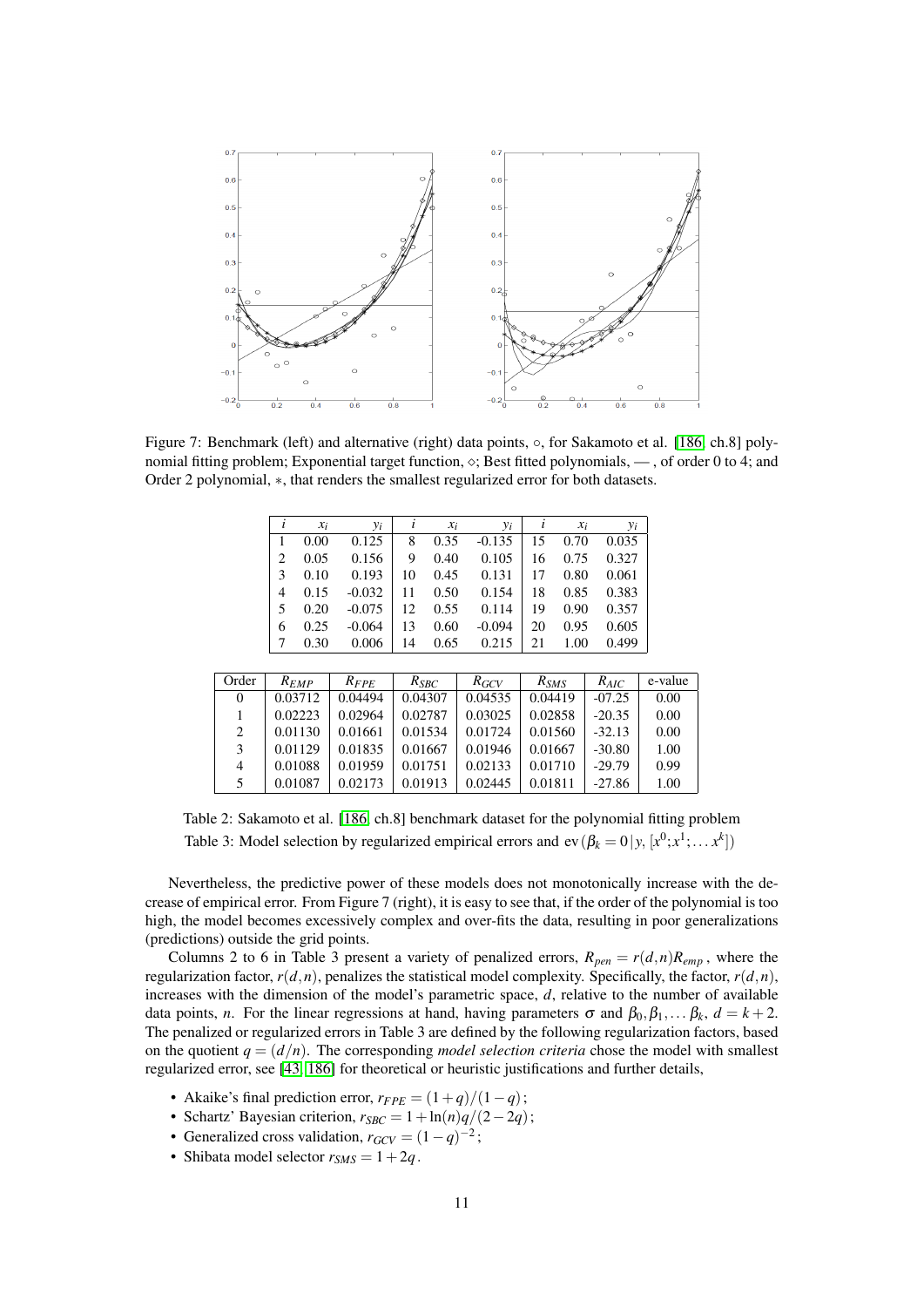The last column in Table 3 presents, in the context of a linear regression polynomial model of order *k*, the e-value for the statistical hypotheses stating that the parameter of higher order is null, that is,  $ev(\beta_k = 0 | y, [x^0; x^1; \dots; x^k])$ . As this example demonstrates, the e-value and the FBST can replace traditional model selection criteria based on penalized prediction errors. Moreover, using a selection criterion based on the FBST renders a decision process that is invariant, asymptotically consistent and logically coherent, as explained in the previous sections. In contrast, selection criteria based on penalized prediction errors lack even the most basic invariance properties, even-though alternative model selection criteria exist that are invariant and have other desirable statistical properties, see for example [\[102\]](#page-18-12). Furthermore, the use of the e-value and the FBST for model selection can be extended to a variety of non-nested (separate) or nested families of hypotheses, including Bayesian classifiers, as analyzed in [\[19,](#page-15-7) [34,](#page-16-12) [97,](#page-18-13) [123–](#page-18-4)[126,](#page-18-5) [143\]](#page-19-9).

### 10 Applications

The development of statistical significance measures and tests may be motivated by their intended theoretical properties that, in turn, may be inspired by epistemological desiderata. Nevertheless, these significance measures and test must also prove themselves in the battlefields of science and technology as effective, efficient, robust and reliable tools for the trade. A collection of over a hundred published applications of the e-value has been compiled in the 2020 survey [\[161\]](#page-20-1). This section gives a selection of references extracted from this survey, organized by application area.

- Testing covariance structures in multivariate normal models, treating in a unified way several alternative hypotheses (often treated as special cases in the literature): [\[123,](#page-18-4) [232\]](#page-22-17);
- Testing unit root and cointegration hypotheses in time series, using plain and simple forms of prior information like flat or Jeffreys priors (no need for artificial priors): [\[42,](#page-16-13) [51,](#page-16-14) [52,](#page-16-15) [234\]](#page-22-18);
- Solving Bayesian classification problems and testing nested and non-nested or separate hypotheses: [\[8,](#page-15-15) [9,](#page-15-16) [124–](#page-18-14)[126,](#page-18-5) [160\]](#page-20-17);
- Analyzing systems' reliability from failure datasets: [\[104,](#page-18-15) [143,](#page-19-9) [177\]](#page-20-18)
- Testing dependence structures using statistical copulas: [\[83\]](#page-17-22);
- Testing (non)-informative sampling conditions in statistical surveys: [\[199\]](#page-21-11);
- Model selection for generalized Poisson distributions: [\[97,](#page-18-13) [205\]](#page-21-12);
- Model selection for generalized jump diffusion and Brownian motions, extremal distributions, and persistent memory processes: [\[6,](#page-15-17) [18,](#page-15-18) [122,](#page-18-16) [171,](#page-20-19) [172\]](#page-20-20);
- Testing independence structures in contingency tables and multinomial models: [\[7,](#page-15-19) [19,](#page-15-7) [148,](#page-19-10) [158\]](#page-20-21);
- Software certification according to compliance conditions: [\[153\]](#page-19-3);
- Testing market equilibrium conditions for fundamental and financial derivative asset prices: [\[39\]](#page-16-16);
- Testing hypotheses in empirical economic studies: [\[41\]](#page-16-17);
- Event identification in acoustic signal processing: [\[98–](#page-18-17)[100\]](#page-18-18);
- Testing Hardy-Weinberg equilibrium in genetics: [\[29,](#page-15-20) [106,](#page-18-19) [127,](#page-19-11) [133,](#page-19-12) [142,](#page-19-13) [147,](#page-19-14) [173,](#page-20-22) [243\]](#page-22-19);
- Testing hypotheses in biological sciences, including cases in ecology, environmental sciences, medical diagnostics, efficacy evaluation of medical procedures, psychology and psychiatry: [\[2,](#page-15-21) [34,](#page-16-12) [116,](#page-18-20) [130,](#page-19-15) [140,](#page-19-16) [155,](#page-19-17) [156,](#page-20-23) [188,](#page-21-13) [191,](#page-21-14) [201\]](#page-21-15);
- Testing hypotheses in astronomy and astrophysics: [\[40,](#page-16-18) [109\]](#page-18-21).

# 11 Epistemology, Ontology and Metaphysics

Historically, the development of statistical significance measures (or logical truth-values) and corresponding tests of hypotheses used in statistical science have been reciprocally influenced by the epistemological frameworks in which they are presented. Rev. Thomas Bayes (1701-1761), whose work was communicated posthumously by Rev. Richard Price (1723-1791), developed the first methods in this area, with clear goals in mind, as stated in [\[16\]](#page-15-22), also quoted in [\[11,](#page-15-23) p.84] and [\[222,](#page-22-20) p.245]: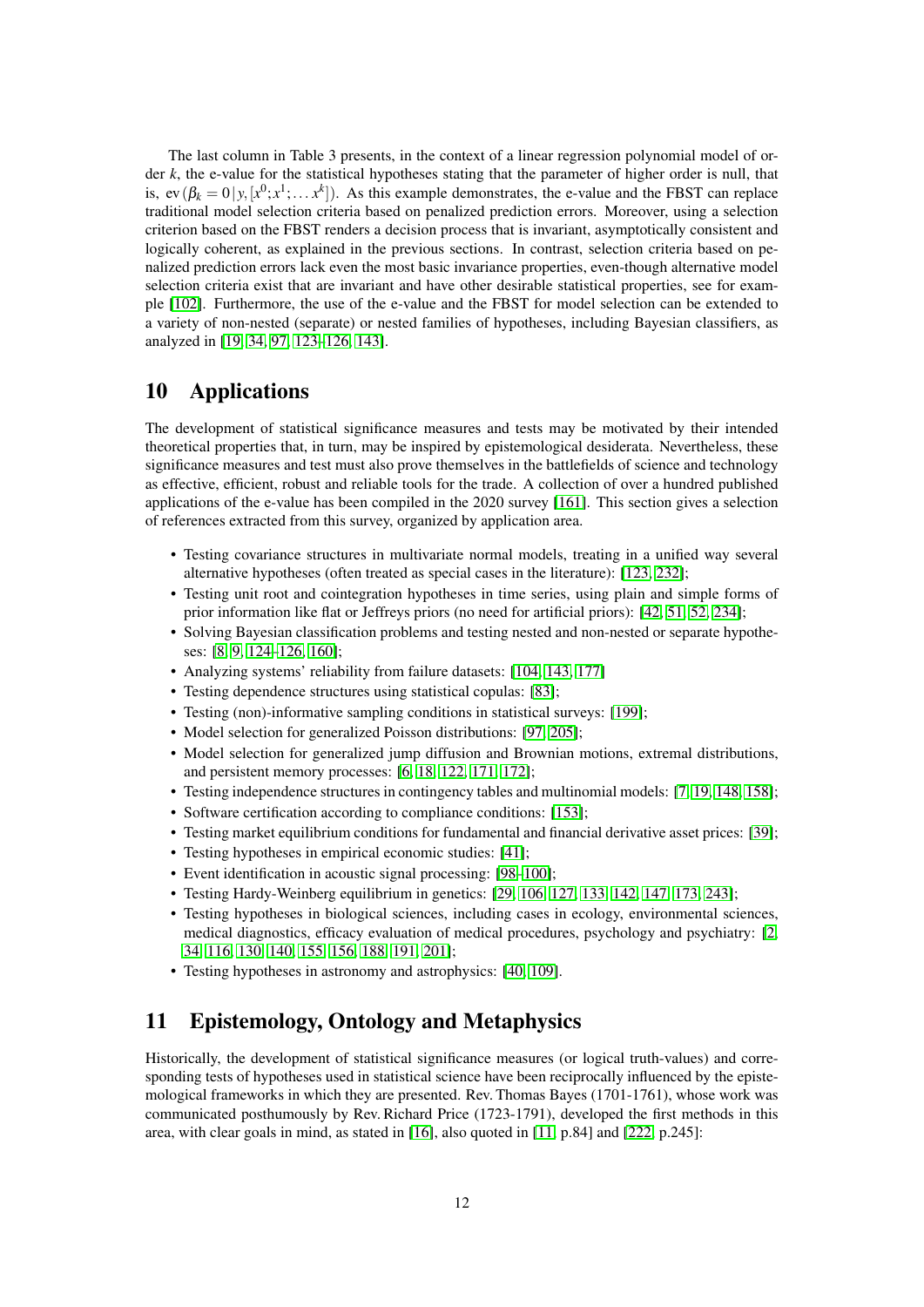*The purpose, is to shew [show] what reason we have for believing that there are in the constitution of things, fixed laws according to which events happen, and that, therefore, the frame of the world must be the effect of the wisdom and power of an intelligent cause; and thus to confirm the argument taken from final causes for the existence of the Deity [...and...] it will be easy to see that the problem solved in this essay is more directly applicable to this purpose; for it shews [shows] us, with distinctness and precision, in every case of any particular order or recurrency of events, what reason there is to think that such recurrency or order is derived from stable causes or regulations in nature, and not from any of the irregularities of chance.*

The next two generations in the development of probability and statistics, lead by, among others, Pierre-Simon de Laplace (1749-1827) and George Boole (1815-1864), kept these core goals unchanged. While theological questions lost interest over time, the emphasis of statistical research remained essentially metaphysical – in the (gnosiological) sense of searching for and justifying causal explanations for manifested phenomena, causal links that are ideally expressed as natural laws in the form of precise or exact quantitative relations, see [\[213,](#page-21-0) [214,](#page-21-1) [222\]](#page-22-20).

Karl Pearson (1857-1936) was the founder and leader of *frequentist statistics*, the dominant school of thought in statistical science during the XX century. Influenced by the *Inverted Spinozism* philosophy of Johann Gottlieb Fichte (1762-1814) and the *Positivist* ideas of Auguste Comte (1798-1857), K.Pearson radically changed the goals of statistical science, deprecating any form of causal reasoning, the conception and verification of natural laws, or the use of metaphysical (non-observable) entities. Instead, frequentist statistics, following a strict Positivist agenda, only aims to produce good-fitted empirical models able to describe or predict directly observed quantities. Accordingly, the very use of probability calculus is restricted to variables in the sample space, and strictly forbidden for (latent) variables in the parameter space, see [\[222\]](#page-22-20).

Bruno de Finetti (1906–1985) is responsible for the resurgence of Bayesian statistics in the second half of the XX century, see [\[72,](#page-17-23) [73\]](#page-17-24). De Finetti reintroduced probability calculus in the parameter space. Latter on, this expanded use of probability language proved to be very useful for it was capable to accommodate new means and methods provided by computer science, like Markov Chain Monte Carlo and other probabilistic algorithms, see [\[87,](#page-17-18) [93,](#page-17-19) [174\]](#page-20-24). Nevertheless, philosophically, the de Finettian revolution was a very conservative one, remaining always amenable to the Positivist agenda. This was accomplished by making probabilities in the parameter space quantities of subjective and ephemeral character (integration variables), entities of low ontological status used only at intermediate steps in the computation of predictive probabilities for observable variables in the sample space, see [\[72,](#page-17-23) [73\]](#page-17-24).

The *objective cognitive constructivism* epistemological framework was developed to host the evalue and the FBST and their formal properties, including their ability to evaluate and test sharp statistical hypotheses. It also provides a naturalized way to ontology and metaphysics in empirical sciences via statistics, that is, a natural way to evaluate empirical support for natural laws and their accompanying causal explanations, and to validate the "objective" use of non directly observable (or metaphysical) entities, in accordance with the goals of the original works of Bayes and Laplace. For further details on the objective cognitive constructivism epistemological framework and the way in which, on one hand, it accommodates the e-value, the FBST and their logical properties, and, on the other hand, it provides a naturalized approach to ontology and metaphysics, see [\[208–](#page-21-16)[210,](#page-21-17) [213–](#page-21-0)[215,](#page-21-18) [218–](#page-22-21)[220,](#page-22-22) [222–](#page-22-20)[224\]](#page-22-5).

### 12 Future Research and Final Remarks

In December 2018, at CLE-UNICAMP, Walter Carnielli organized the workshop *Induction, Probability and their Dilemmas*, where the first author gave the presentation *The Problem of Induction in Statistical Science*. During this workshop we discussed several topics for further research, most of them motivated by areas of common interest that, nevertheless, are usually approached quite differently by the communities of Logic and Statistics. This section presents three of these topics.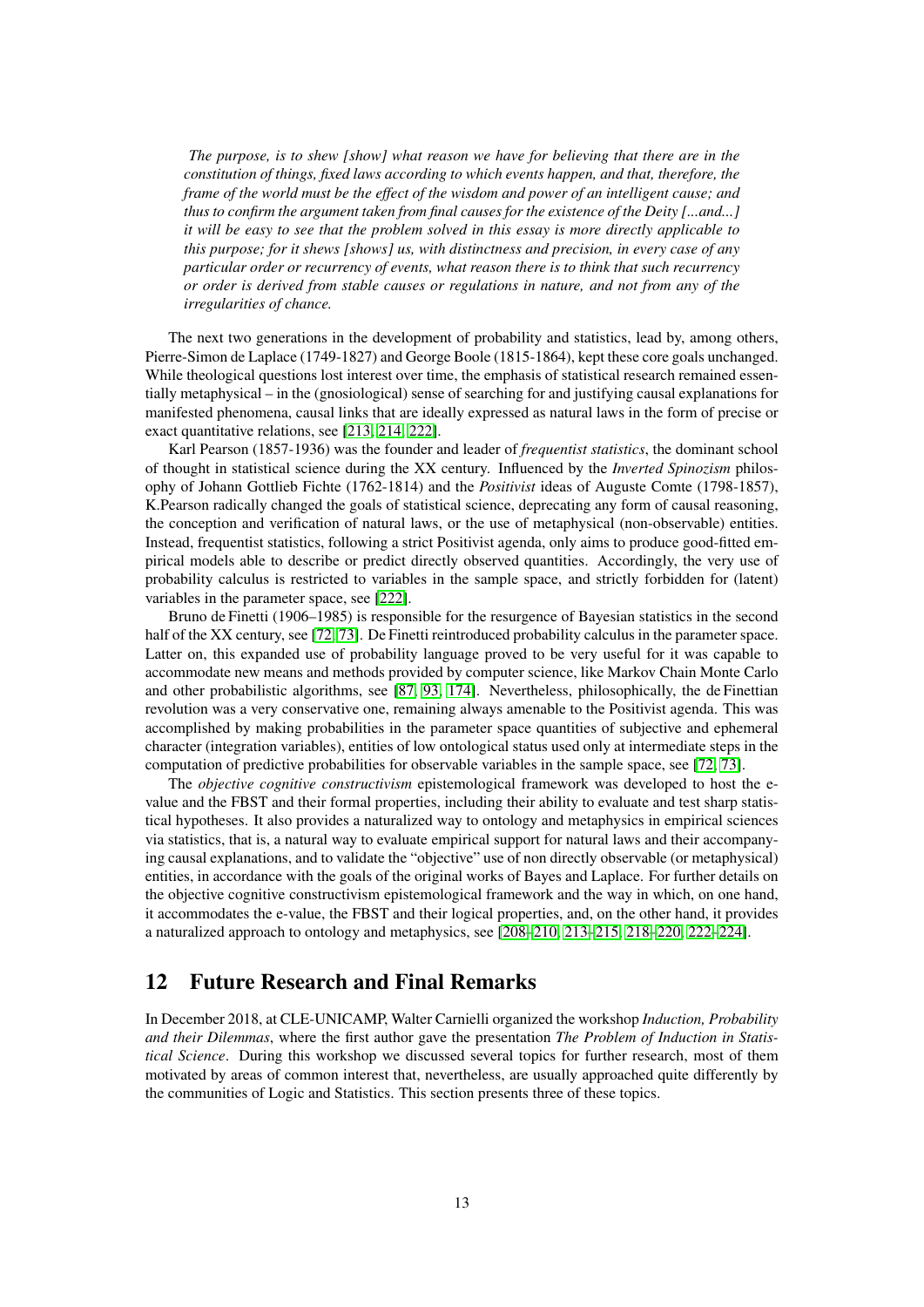#### Statistics in (Un)Countable Sentential Probability

There is a long standing tradition in Logic to formalize probabilistic reasoning over finitary or countable sets of sentences in a language. This approach is appealing for its theoretical simplicity, for allowing computer-efficient implementations of specific models, etc. For historical analyzes of this approach, see [\[45,](#page-16-19) [91,](#page-17-25) [92,](#page-17-26) [184\]](#page-20-25), for recent works from Walter's group following this line, see [\[31,](#page-16-20) [176\]](#page-20-26). Notwithstanding their usefulness, simplicity and popularity, finitary or countable sentential formalisms also have their limitations, for example, being unable to express measure theoretic arguments used in mathematical statistics.

Sections 6 and 7 sowed how the statistical definitions of the e-value and the GFBST characterize their logical properties, and hinted on how arguments of mathematical analysis enable one to travel the other way around. In this context, it is a topic for further research to explore how much of this theory and its applications can be expressed using the sentential probability approach, either by expanding the underlying languages (like infinitary, second order, or fixed-point logics), see [\[62,](#page-17-27) [80,](#page-17-28) [81,](#page-17-29) [91,](#page-17-25) [92,](#page-17-26) [94,](#page-17-30) [96\]](#page-17-31), or by exploring relevant properties in specific statistical models (including topological properties, like countability and compactness, and regularity conditions of constraints and distributions, like bounded continuity and differentiability), see [\[26,](#page-15-0) [59,](#page-16-21) [72,](#page-17-23) [119,](#page-18-2) [132,](#page-19-18) [190\]](#page-21-19).

#### Functional Compositionality Structures

As already noticed in Section 6, the compositional structure of e-values can be characterized as a *possibilistic abstract belief calculus*, as analyzed in [\[26, 26,](#page-15-0) [46,](#page-16-4) [47,](#page-16-5) [55,](#page-16-1) [57,](#page-16-6) [120,](#page-18-8) [206,](#page-21-2) [217\]](#page-22-2). This particular algebraic formalism resembles in many ways the formalism used in statistical reliability theory for the analysis of complex systems assembled by serial/ parallel composition of simple(r) elements, see [\[12,](#page-15-8) [23,](#page-15-24) [115,](#page-18-6) [195\]](#page-21-20). As noticed in [\[26,](#page-15-0) Sec.1], this formal resemblance was a source of inspiration at early stages of this research program while, at the same time, the truth-function interpretation of the cumulative surprise function,  $W(v)$ , was inspired by the work of Ludwig Wittgenstein [\[44,](#page-16-22) [244\]](#page-22-23). Finally, the concept of pragmatic hypotheses and its use in conjunction with the GFBST in testing scientific theories was inspired by sensitivity analysis, as used in optimization and systems' theory, and its interpretation in terms of fuzzy or paraconsistent logics, see [\[68,](#page-17-1) [207\]](#page-21-6).

While the many theoretical results already obtained in this research program justify (in our opinion) the analogies we made and the conceptual links we established between fragments of formal structures used in distinct (and often faraway) research areas, we believe that these intuitive connections deserve and can benefit from an even more rigorous and general setting. In this context, the tools of category theory or other formal abstraction methods, see [\[35,](#page-16-7) [36,](#page-16-23) [75,](#page-17-32) [129,](#page-19-19) [202\]](#page-21-21), offer an opportunity for further research in the study of basic logical properties of the aforementioned systems, specially concerning the investigation of their essential compositionality structures and possible generalizations.

#### Law, Complexity, and (In)Consequence in Social Systems

Early scientists used the expression *natural law* as a metaphor, that ferried to the domain of nature the normative character that a law has over human behavior. Now that mankind learned a good deal about natural laws, including their mathematical, logical, epistemic, ontological and metaphysical characteristics, we could perhaps travel the metaphorical path taken by early scientists in the opposite direction, in an attempt to use somethings we learned about natural laws to better understand the nature of laws intended to establish norms for human behavior, relations and interactions in social systems. We believe this task can be accomplished within the framework provided by Niklas Luhmann (1927–1998) Sociological Theory of Law, see [\[33,](#page-16-24) [136,](#page-19-20) [137,](#page-19-21) [168,](#page-20-27) [221,](#page-22-6) [226,](#page-22-24) [245\]](#page-22-25).

In Luhmann's theory of law, the main purpose of the legal system is *congruent generalization of normative behavior expectations*, see [\[136,](#page-19-20) pp.77,82]. This emblematic statement can be interpreted as follows, see [\[221\]](#page-22-6): In Luhmann's view, norms are neither preexisting conditions nor a priori factual realities. Instead, norms are conceived as intentional projects or idealized models of how society should be; see [\[136,](#page-19-20) p.40]. Moreover, in such idealized models, social harmony is based on the establishment of well-defined, stable, sustainable and reliable behavioral patterns, also known as *eigen-behaviors* or *eigen-solutions*. Furthermore, laws and regulations of a society should reflect its norms, stimulating/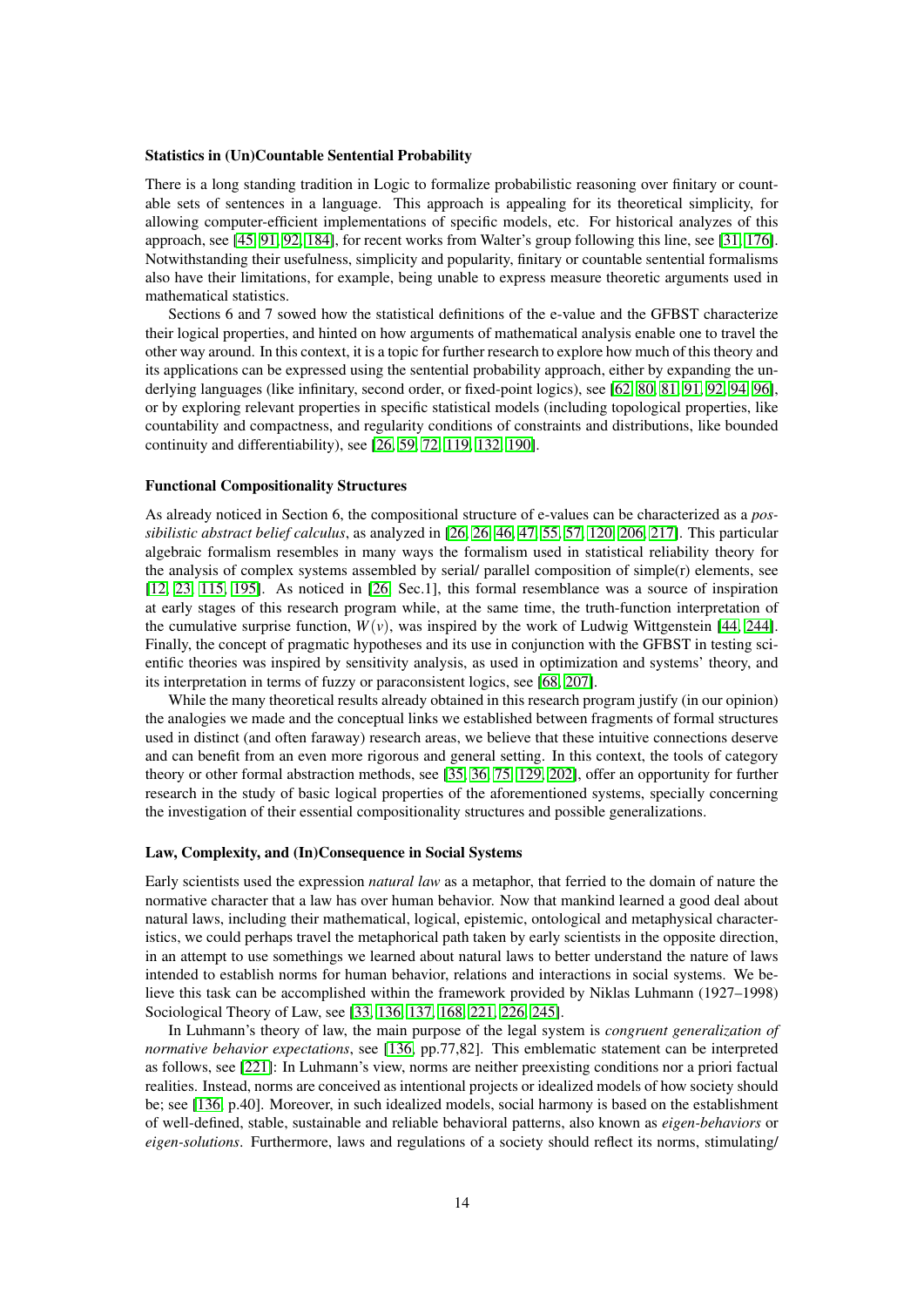penalizing forms of conduct that sustain/ disrupt virtuous eigen-behaviors. Finally, in Luhmann's view, social norms are not static but essentially dynamic, co-evolving (over long periods of time) with the behavioral patterns in the society that they simultaneously try to describe, regulate and stabilize (in its present form).

In this context, we can try to reinterpret some lessons about model selection and their complexity learned in Section 9, claiming that, as in the case of good empirical laws, good social laws should follow the golden path of equilibrium, avoiding extremes of scarcity and excess, see also [\[209,](#page-21-22) [214\]](#page-21-1). On one hand, oversimplified social laws fail to capture important distinctions considered necessary or relevant for the establishment of sustainable eigen-behaviors. On the other hand, excessively complex legislation creates all sorts of misinterpretations, unforeseen loopholes, and other unintended consequences. Moreover, such spurious side effects may not only obstruct virtuous eigen-behaviors, but even induce vicious ones (that must then be detected, identified and inhibited). Furthermore, increasing legal complexities imply increasing processing times, delayed justice, and greater economic costs to operate the legal system – all burdens to be payed by the society the same system serves.

The areas of Logic and Computer science have developed several methods to measure computational complexity, either by counting processing operations in an algorithm or by accessing the code-length of its description, see [\[62,](#page-17-27) [66,](#page-17-33) [105,](#page-18-22) [175,](#page-20-28) [236,](#page-22-26) [237\]](#page-22-27). Some of the methods used to measure complexity in statistical models have already been explained in Section 9. Meanwhile, Information science and Systems' theory have focused on entropy related measures of complexity, see [\[1,](#page-15-25) [10,](#page-15-26) [58,](#page-16-25) [113,](#page-18-1) [213,](#page-21-0) [216,](#page-21-23) [225\]](#page-22-28).

In contrast, the mathematical treatment of complexity in theoretical and empirical legal studies is still incipient, see [\[38,](#page-16-26) [111,](#page-18-23) [145,](#page-19-22) [146,](#page-19-23) [180,](#page-20-29) [181,](#page-20-30) [189,](#page-21-24) [196, 196\]](#page-21-25). Naïve adaptations of complexity measures artificially borrowed from other areas often fail to capture relevant aspects of the legal environment. Although this topic of further research can potentially benefit of the all the sophisticated technical developments and approaches to complexity theory already mentioned, it also requires a healthy dose of critical thinking applied to the human condition in daily life, yet another area of interest of Walter's research group, see [\[37\]](#page-16-27).

#### Acknowledgments

The authors take this opportunity to thank Prof. Walter Carnielli for, along the years, inviting, welcoming and stimulating investigations, discussions and interactions at the borders or areas of overlap between logic, probability, statistics, formal methods in science, philosophy of science and general philosophy. The authors have benefited greatly from Walter Carnielli's encyclopedic knowledge, openmindedness, positive attitude and active engagement in fostering research in all these areas, either at his home base at CLE - the Center for Logic, Epistemology and History of Science of UNICAMP, or throughout Brazil and around the world. The authors also thank Profs. Abilio Azambuja Rodrigues Filho, Alfredo Roque de Oliveira Freire and Henrique Antunes Almeida for editing this special volume celebrating Walter's 70th birthday.

#### Support and Funding

The authors have received direct or indirect support from the following institutions: USP – University of São Paulo (JMS, CABP, MSL and LGE); UFSCar – Federal Univesity of São Carlos (RI and RBS); ABJ – Brazilian Jurimetrics Association (JMS and RBS); CNPq – Brazilian National Counsel of Technological and Scientifc Development, grants PQ 303290/2021-8 (JMS), PQ 302767/2017-7 (CABP), and PQ 309607-2020-5 (RI); FAPESP – State of Sao Paulo Research Foundation, grants 2019/11321-9 ˜ (RI), CEPID CeMEAI – Center for Mathematical Sciences Applied to Industry 2013/07375-0 (JMS and MSL), and CEPID Shell-RCGI – Research Center for Greenhouse Gas Innovation 2014/50279-4 (JMS); and CAPES – Coordination for Improvement of Higher Education Personnel, finance code 001 (RI and RBS).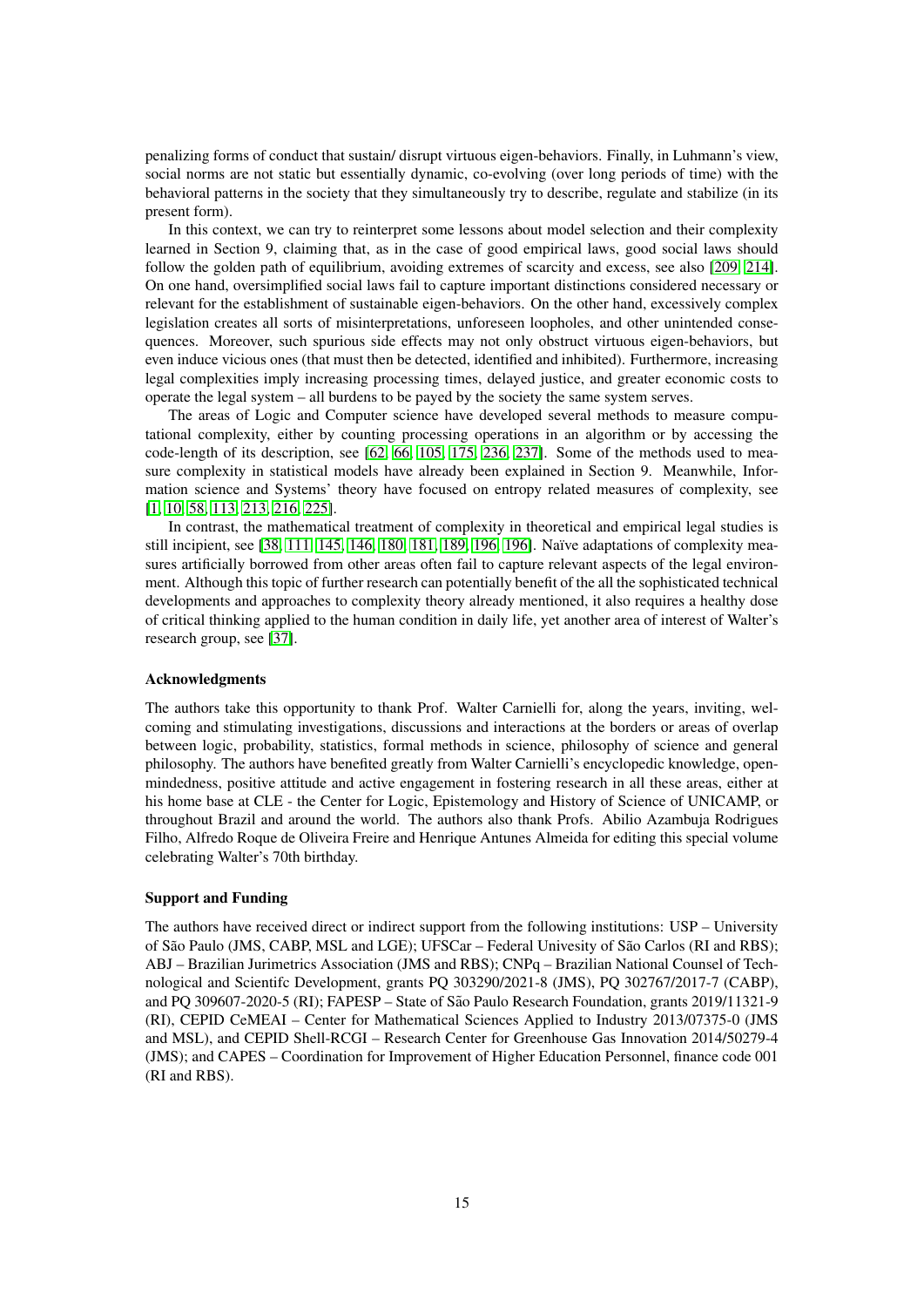### References

<span id="page-15-25"></span>[1] Aczél, János Dezsö: Daróczy, Zoltán. On Mea*sures of Information and Their Characterizations*. NY, Academic Press, 1975.

<span id="page-15-21"></span>[2] Ainsbury, Elizabeth A; Vinnikov, Volodymyr A; Puig, Pedro; Higueras, Manuel; Maznyk, Nataliya A; Lloyd, David C; Rothkamm, Kai. Review of Bayesian statistical analysis methods for cytogenetic radiation biodosimetry, with a practical example. *Radiation Protection Dosimetry*, 162, 3, 185-196, 2013.

<span id="page-15-3"></span>[3] Amari, Shun Ichi; Barndorff-Nielsen, Ole Eiler; Kass, Robert E; Lauritzen, Steffen L; Rao, Calyampudi Radhakrishna; Gupta, Shanti S. *Differential Geometry in Statistical Inference*. Hayward, IMS, 1987.

[4] Amari, Shun Ichi; Nagaoka, Hiroshi. *Methods of Information Geometry*. Providence, RI, AMS, 2007.

<span id="page-15-4"></span>[5] Amari, Shun Ichi. *Information Geometry and Its Applications*. Berlin, Springer, 2016.

<span id="page-15-17"></span>[6] Andrade, Plinio; Rifo, Laura Leticia Ramos; Torres, Soledad; Torres-Aviles, Francisco. Bayesian Infer- ´ ence on the Memory Parameter for Gamma-Modulated Regression Models. *Entropy*, 17, 10, 6576-6597, 2015.

<span id="page-15-19"></span>[7] Andrade, Pablo De Morais; Stern, Julio Michael; Pereira, Carlos Alberto De Bragança. Bayesian Test of Significance for Conditional Independence: The Multinomial Model. *Entropy*, 16, 3, 1376-1395, 2014.

<span id="page-15-15"></span>[8] Assane, Cachimo Combo; Pereira, Basilio de Bragança; Pereira, Carlos Alberto de Bragança. Bayesian significance test for discriminating between survival distributions. *Communications in Statistics - Theory and Methods*, 47, 24, 6095-6107, 2018.

<span id="page-15-16"></span>[9] Assane, Cachimo Combo; Pereira, Basilio de Braganca: Pereira, Carlos Alberto de Braganca, Model choice in separate families: A comparison between the FBST and the Cox test. *Communications in Statistics - Simulation and Computation*, 48, 9, 2641-2654, 2019.

<span id="page-15-26"></span>[10] Attneave, Fred. Applications of Information Theory to Psychology: A summary of basic concepts, methods, and results. NY, Holt, Rinehart and Winston, 1959.

<span id="page-15-23"></span>[11] Barker, Frank; Evans Robin. *The Probability of Mr Bayes: A constructive re-evaluation of Mr Bayes' essay and of the opinions concerning it expressed by various authorities*. Technical report, Department of Electrical and Electronic Engineering, University of Melbourne, 2001.

<span id="page-15-8"></span>[12] Barlow, Richard E; Prochan, Frank. *Statistical Theory of Reliability and Life Testing Probability Models*. Silver Spring, To Begin With, 1981.

[13] Barahona, Manuel; Rifo, Laura; Sepúlveda, Maritza; Torres, Soledad. A Simulation-Based Study on Bayesian Estimators for the Skew Brownian Motion. *Entropy*, 18, 7, 241, 1-14, 2016.

<span id="page-15-13"></span>[14] Barak, Aharon. *Proportionality: Constitutional Rights and Their Limitations*. Cambridge Univ. Press, 2012.

<span id="page-15-5"></span>[15] Basu, Debabrata; Ghosh, J.K. *Statistical Information and Likelihood*. Lecture Notes in Statistics, 45, 1988.

<span id="page-15-22"></span>[16] Bayes, Thomas. An Essay Towards Solving a Problem in the Doctrine of Chances. *Phil. Trans. Roy. Soc. London*, 53, 370-418, 1764.

<span id="page-15-1"></span>[17] Berger, James O; Wolpert, Rober L. *The Likelihood Principle*, 2nd ed. Hayward, CA, Inst of Mathematical Statistic, 1988.

<span id="page-15-18"></span>[18] Bernardini, Diego F. de; Rifo, Laura Leticia Ramos. Full Bayesian significance test for extremal distributions. *Journal of Applied Statistics*, 38, 4, 851- 863, 2011.

<span id="page-15-7"></span>[19] Bernardo, Gustavo; Lauretto, Marcelo de Souza; Stern, Julio Michael. The Full Bayesian Significance Test for Symmetry in Contingency Tables. *AIP Conference Proceedings*, 1443, 198-205, 2012.

<span id="page-15-6"></span>[20] Bernardo, José M. Reference Analysis. p.17-90 in Dey, D.K; Rao, C.R. Bayesian Thinking: Modeling and Computation. *Handbook of Statistics*, v.25. Amsterdam, Elsevier, 2005.

<span id="page-15-11"></span>[21] Béziau, Jean-Yves. The power of the hexagon. *Logica Universalis*, 6, 1-43, 2012.

<span id="page-15-14"></span>[22] Birgin, Ernesto Julian Goldberg; Martínez, José Mario. *Practical Augmented Lagrangian Methods for Constrained Optimization*. SIAM, 2014.

<span id="page-15-24"></span>[23] Birnbaum, Zygmunt Wilhelm; Esary, James D; Saunders, Samuel C. Multicomponent Systems and Structures, and their Reliability. *Technometrics*, 3, 55- 77, 1961.

<span id="page-15-12"></span>[24] Blanché, Robert (1966). Structures Intel*lectuelles: Essai sur l'Organisation Systematique des ´ Concepts*. Vrin, 1966.

<span id="page-15-9"></span>[25] Borges, Wagner de Souza. *Modelos Probabil´ısticos de Confiabilidade*. Rio de Janeiro, IMPA – Instituto de Matematica Pura e Aplicada, 1979. ´

<span id="page-15-0"></span>[26] Borges, Wagner de Souza; Stern, Julio Michael. The Rules of Logic Composition for the Bayesian Epistemic E-Values. *Logic Journal of the IGPL*, 15, 5/6, 401-420, 2007.

<span id="page-15-2"></span>[27] Box, George Edward Pelham; and Tiao, George C. *Bayesian Inference in Statistical Analysis*. London, Addison-Wesley, 1973.

<span id="page-15-10"></span>[28] Bracewell, Ronald N. *The Fourier Transform and its Aplications*. McGraw-Hill, 1986.

<span id="page-15-20"></span>[29] Brentani, Helena; Nakano, Eduardo Y; Martins, Camila B; Izbicki, Rafael; Pereira, Carlos Alberto. Disequilibrium Coefficient: A Bayesian Perspective. *Statistical Applications in Genetics and Molecular Biology*, 10, 1, 22, 1-24, 2011.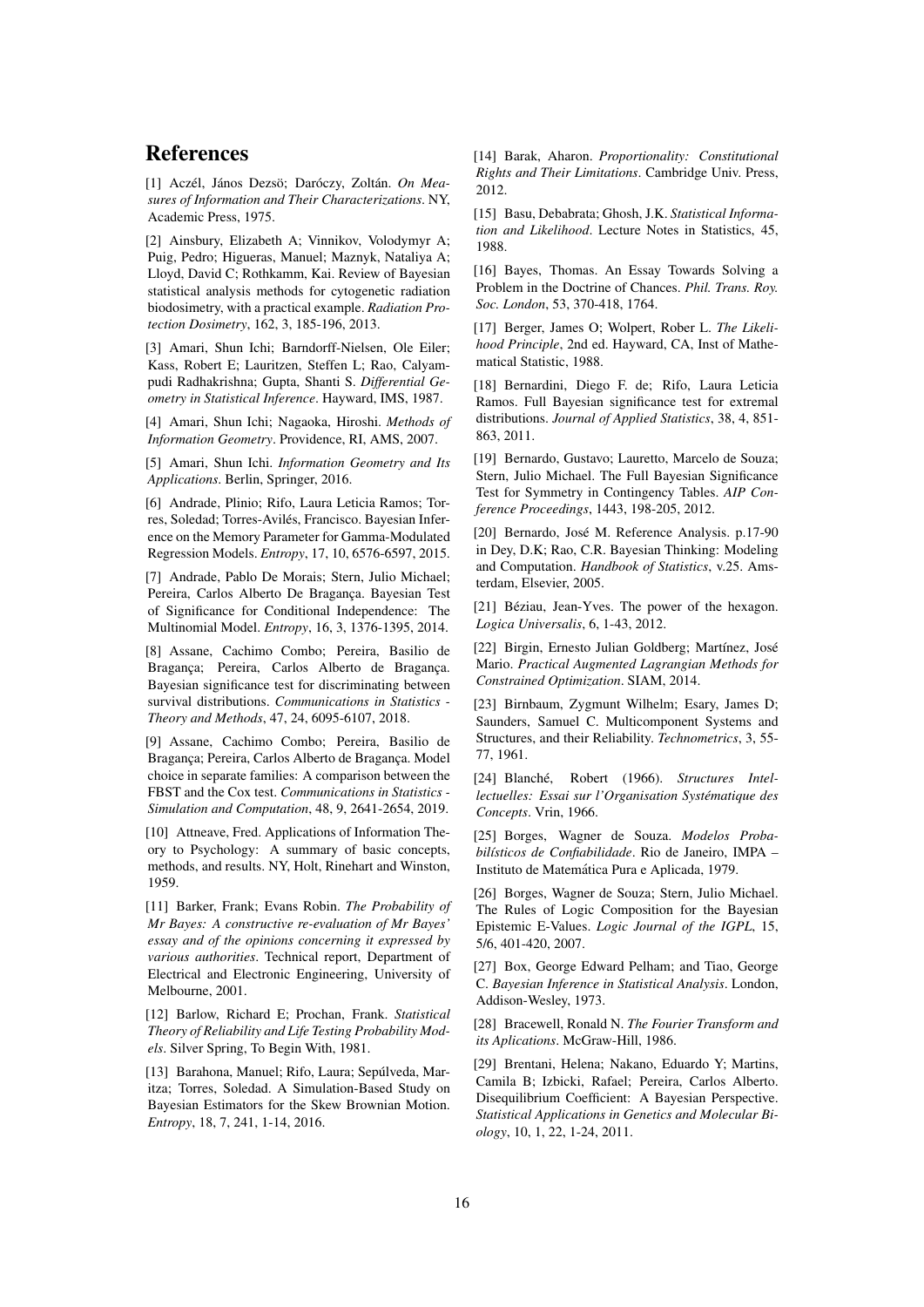<span id="page-16-9"></span>[30] Brooks, Steve; Gelman, Andrew; Jones, Galin L; Meng, Xiao-Li. *Handbook of Markov Chain Monte Carlo*. CRC Press, 2011.

<span id="page-16-20"></span>[31] Bueno-Soler, Juliana; Carnielli, Walter Alexandre. Paraconsistent Probabilities: Consistency, Contradictions and Bayes' Theorem. *Entropy*, 18, 325, 1-18, 2016.

<span id="page-16-3"></span>[32] Cabras, Stefano; Racugno, Walter; Ventura, Laura. Higher order asymptotic computation of Bayesian significance tests for precise null hypotheses in the presence of nuisance parameters. *Journal of Statistical Computation and Simulation*, 85, 15, 2989- 3001, 2015.

<span id="page-16-24"></span>[33] Campilongo, Celso Fernandes; Amato, Lucas Fucci; Barros, Marco Antonio Loschiavo Leme de. *Luhmann and Socio-Legal Research: An Empirical Agenda for Social Systems*. NY, Routledge.

<span id="page-16-12"></span>[34] Camargo, André P; Stern, Julio M; Lauretto, Marcelo S. Estimation and model selection in Dirichlet regression. *AIP Conference Proceedings*, 1443, 206- 213, 2012.

<span id="page-16-7"></span>[35] Carnielli, Walter Alexandre; Pizzi, Claudio. *Modalities and Multimodalities*. Springer-Science, 2008.

<span id="page-16-23"></span>[36] Carnielli, Walter Alexandre; Coniglio, Marcelo Esteban; Gabbay, Dov; Gouveia, P; Sernadas, C. *Analysis and Synthesis of Logics - How To Cut And Paste Reasoning Systems*. NY, Springer, 2008.

<span id="page-16-27"></span>[37] Carnielli Walter Alexandre; Epstein, Richard L. Pensamento Crítico. São Paulo, Rideel, 2010.

<span id="page-16-26"></span>[38] Cauble, Emily. Unsophisticated Taxpayers, Rules Versus Standards, and Form Versus Substance. *Loyola University Chicago Law Journal*, 52, 329-349.

<span id="page-16-16"></span>[39] Cerezetti, Fernando Valvano; Stern, Julio Michael. Non-arbitrage in Financial Markets: A Bayesian Approach for Verification. *AIP Conference Proceedings*, 1490, 87-96, 2012.

<span id="page-16-18"></span>[40] Chakrabarty, Dalia. A New Bayesian Test to Test for the Intractability-Countering Hypothesis. *Journal of the American Statistical Association*, 112, 518, 561- 577, 2017.

<span id="page-16-17"></span>[41] Chaiboonsri, Chukiat; Wannapan, Satawat; Saosaovaphak, Anuphak. Economic and Business Cycle of India: Evidence from ICT Sector. p.29-43 in Tsounis, Nicholas; Vlachvei, Aspasia. *Advances in Panel Data Analysis in Applied Economic Research*. Cham, Switzerland, Springer Nature, 2018.

<span id="page-16-13"></span>[42] Chen, C. W. S; Lee, S. A local unit root test in mean for financial time series. *Journal of Statistical Computation and Simulation*, 86, 4, 788-806, 2015.

<span id="page-16-11"></span>[43] Cherkassky, Vladimir; Mulier, Filip M. *Learning from Data*. NY, Wiley, 1998.

<span id="page-16-22"></span>[44] Condé, Mauro Lúcio Leitão. Wittgenstein, Linguagem e Mundo. São Paulo, Annablume, 1998.

<span id="page-16-19"></span>[45] Costa, Newton Carneiro da; Tsuji, Marcelo. Review of Theodore Hailperin, Sentential Probability Logic. *Modern Logic*, 8, 3-4, 103-107, 2001.

<span id="page-16-4"></span>[46] Darwiche, Adnan Youssef; Ginsberg, Matthew L. A Symbolic Generalization of Probability Theory. *AAAI-92. 10-th Conf. American Association for Artificial Intelligence*, 1992.

<span id="page-16-5"></span>[47] Darwiche, Adnan Youssef. *A Symbolic Generalization of Probability Theory*. Ph.D. Thesis, Stanford University, 1993.

[48] D'Cunha, Juliet Gratia; Rao, Aruna K. Frequentist Comparison of the Bayesian Significance Test for Testing the Median of the Lognormal Distribution. *InterStat*, 2016, 02, 001, 1-25, 2016.

<span id="page-16-10"></span>[49] DeGroot, Morris Herman. Optimal Statistical Decisions. NY, McGraw-Hill, 1970.

[50] DeGroot, Morris H; Schervish, Mark J. *Probability and Statistics*. Pearson, 2011.

<span id="page-16-14"></span>[51] Diniz, Marcio; Pereira, Carlos Alberto de Bragança; Stern, Julio Michael (2012). Unit Roots: Bayesian Significance Test. *Communications in Statistics - Theory and Methods*, 40, 23, 4200-4213, 2011.

<span id="page-16-15"></span>[52] Diniz, Marcio; Pereira, Carlos Alberto de Bragança; Stern, Julio Michael (2012). Cointegration: Bayesian Significance Test. *Communications in Statistics - Theory and Methods*, 41, 19, 3562-3574, 2012.

[53] Diniz, Marcio; Pereira, Carlos A.B; Polpo, Adriano; Stern, Julio M; Wechsler, Sergio. Relationship between Bayesian and Frequentist Significance Indices. *International Journal for Uncertainty Quantification*, 2, 2, 161-172, 2012.

<span id="page-16-0"></span>[54] Diniz, Marcio; Pereira, Carlos Alberto de Bragança; Stern, Julio Michael (2022). e-value entry at Wiley's *StatsRef: Statistics Reference*, 2022. doi:10.1002/9781118445112.stat08375

<span id="page-16-1"></span>[55] Dubois, Didier; Prade, Henri. On Several Representations of an Uncertain Body of Evidence. pp.167- 181 in Gupta, M.M; Sanchez, E; eds. *Fuzzy Information and Decision Processes*, North-Holland, 1982.

<span id="page-16-2"></span>[56] Dubois, Didier; Foulloy, Laurent; Mauris, Gilles; Prade, Henri. Probability-possibility transformations, triangular fuzzy sets, and probabilistic inequalities. *Reliable Computing*, 10, 273–297, 2004.

<span id="page-16-6"></span>[57] Dudois, Didier; Prade, Henri. From Blanché's Hexagonal Organization of Concepts to Formal Concept Analysis and Possibility Theory. *Logica Universalis*, 6, 149-169, 2012.

<span id="page-16-25"></span>[58] Dugdale, J. Sydney. Entropy and Its Physical Meaning. London, Taylor and Francis, 1996.

<span id="page-16-21"></span>[59] Dugundji, James. *Topology*. Boston, Allyn and Bacon, 1966.

<span id="page-16-8"></span>[60] Dumitriu, Anton. *History of Logic*. Abacus Press, 1977.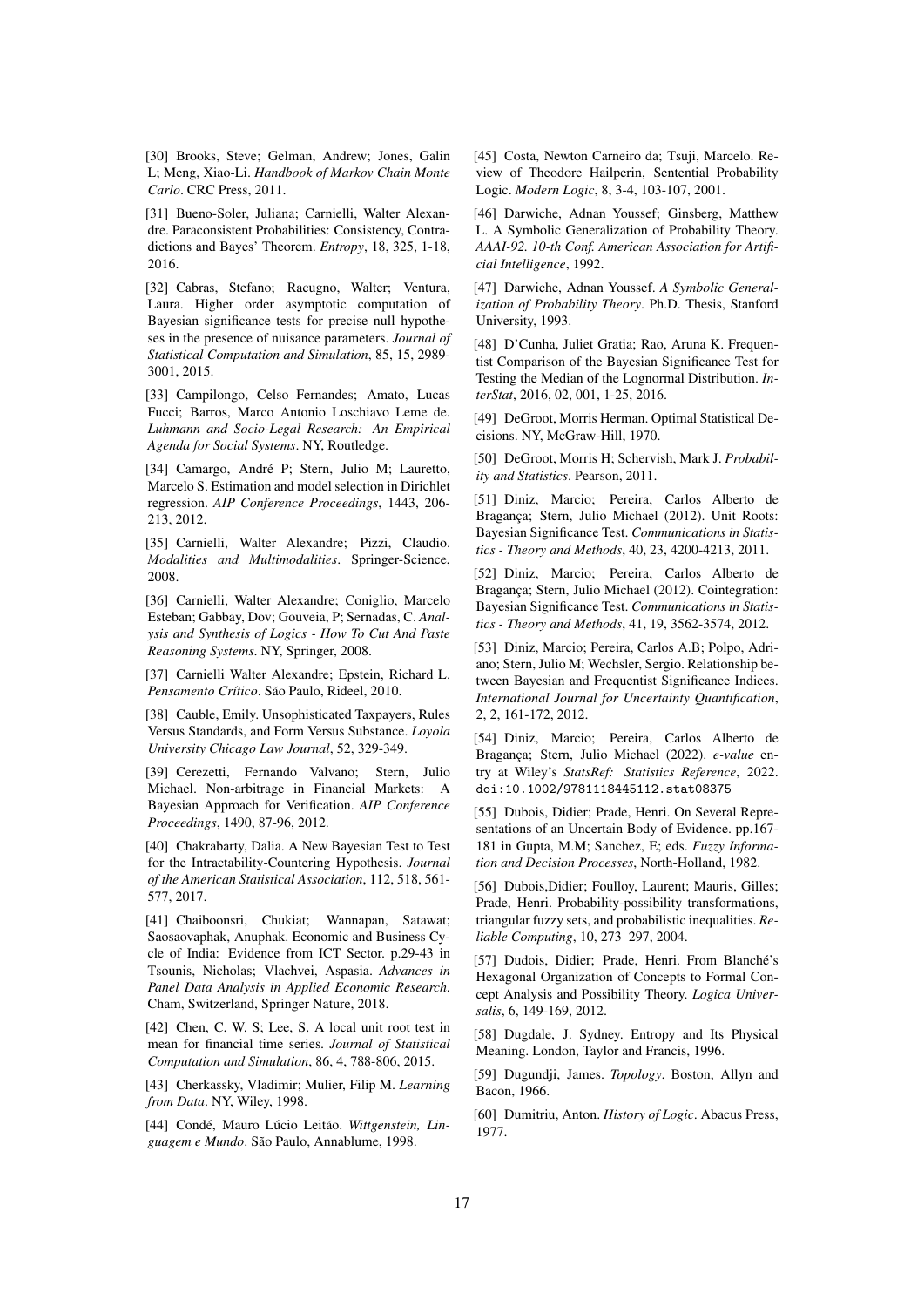<span id="page-17-9"></span>[61] Eaton, Morris L. *Group Invariance Applications in Statistics*. Hayward, CA, IMS.

<span id="page-17-27"></span>[62] Ebbinghaus, Heinz-Dieter; Flum, Jörg. Finite *Model Theory*. Berlin, Springer, 1999.

<span id="page-17-16"></span>[63] Engle, Eric Allen (2012). The History of the General Principle of Proportionality. *Dartmouth Law Journal*, 10, 1, 1–11, 2012.

<span id="page-17-11"></span>[64] Epstein, George; Frieder, Guideon; Rine, David. The Development of Multiple-Valued Logic as Related to Computer Science. *Computer*, 7, 9, 20-32, 1974.

<span id="page-17-12"></span>[65] Epstein, George. *Multiple-Valued Logic Design*. IOP Publishing, 1993.

<span id="page-17-33"></span>[66] Epstein, Richard L; Carnielli Walter Alexandre. *Computability: Computable Functions, Logic, and the Foundations of Mathematics*. Socorro, NM, Advanced Reasoning Forum, 2008.

<span id="page-17-0"></span>[67] Esteves, Luis Gustavo; Izbicki, Rafael; Stern, Julio Michael; Stern, Rafael Bassi. The logical consistency of simultaneous agnostic hypothesis tests. *Entropy*, 18, 256, 2016

<span id="page-17-1"></span>[68] Esteves, Luis Gustavo; Izbicki, Rafael; Stern, Julio Michael; Stern, Rafael Bassi. Pragmatic Hypotheses in the Evolution of Science. *Entropy*, 21, 9, 883, 2019.

<span id="page-17-5"></span>[69] Evans, Michael. Bayesian Inference Procedures Derived via the Concept of Relative Surprise. *Communications in Statistics*, 26, 1125-1143, 1997.

<span id="page-17-20"></span>[70] Fang, Shu Cheng; Rajasekera, Jay R; Tsao, Jacob, H.S. *Entropy Optimization and Mathematical Programming*. Kluwer, Dordrecht, 1997.

<span id="page-17-7"></span>[71] Finetti, Bruno de. *Matematica Logico-Intuitiva*. Roma, Cremonese, 1957.

<span id="page-17-23"></span>[72] Finetti, Bruno de. *Theory of Probability*. New York, Wiley, 1997.

<span id="page-17-24"></span>[73] Finetti, Bruno de. *L'invenzione della verita`*. Milano, Scienza e Idee, 2006.

<span id="page-17-8"></span>[74] Flanders, Harley; Korfhage, RobertR; Price, Justin J. *A Second Curse in Calculus*. NY, Academic Press, 1974.

<span id="page-17-32"></span>[75] Fong, Brendan; Spivak, David Isaac. *An Invitation to Applied Category Theory: Seven Sketches in Compositionality*. Cambridge Univ. Press, 2019

[76] Fossaluza, Victor; Lauretto, Marcelo de Souza; Pereira, Carlos Alberto de Bragança; Stern, Julio Michael. Combining Optimization and Randomization Approaches for the Design of Clinical Trials. *Springer Proceedings in Mathematics and Statistics*, 118, 173- 184, 2015.

<span id="page-17-17"></span>[77] Fossaluza, Victor; Izbicki, Rafael; Silva, Gustavo Miranda da; Esteves, Luís Gustavo. Coherent Hypothesis Testing. *The American Statistician*, 71, 3, 242- 248, 2017.

[78] Fossaluza, Victor; Esteves, Luís Gustavo; Pereira, Carlos Alberto de Bragança. Estimating Multivariate Discrete Distributions Using Bernstein Copulas. *Entropy*, 20, 3, 194, 1-16, 2018.

<span id="page-17-10"></span>[79] Frieden, Roy Bernard *Science from Fisher Information: A Unification*. Cambridge Univ. Press.

<span id="page-17-28"></span>[80] Gaifman, Haim. Concerning Measures in First Order Calculi. *Israel J. of Mathematics*, 2, 1–18, 1964.

<span id="page-17-29"></span>[81] Gaifman, Haim; Snir, Marc. Probabilities Over Rich Languages, Testing and Randomness. *The Journal of Symbolic Logic*, 47, 3, 495-548, 1982.

<span id="page-17-15"></span>[82] Gallais, Pierre. *Dialectique du Récit Mediéval: Chretien de Troyes et l'Hexagone Logique ´* . Amsterdam, Rodopi, 1982.

<span id="page-17-22"></span>[83] García, Jesús E; González-López, Verónica; Nelsen, Roger B. The Structure of the Class of Maximum Tsallis-Havrda-Chavat Entropy Copulas. *Entropy*, 18, 7, 264, 1-6, 2016.

<span id="page-17-14"></span>[84] Garson, James W. *Modal Logic for Philosophers*. Cambridge Univ. Press, 2006.

<span id="page-17-3"></span>[85] Gaskins, Richard H. Burdens of Proof in Modern Discourse. New Haven, Yale Univ. Press, 1992.

<span id="page-17-2"></span>[86] Gelman, Andrew; Carlin, John B; Stern, Hal S; Rubin, Donald B. *Bayesian Data Analysis*. Chapman-Hall/ CRC, 2004.

<span id="page-17-18"></span>[87] Gilks, Wally R; Richardson, Sylvia; Spiegelhalter, David John. *Markov Chain Monte Carlo in Practice*. CRC Press, 1996.

<span id="page-17-6"></span>[88] Good, Irving John. *Good Thinking*. Univ. of Minnesota. 1983.

<span id="page-17-13"></span>[89] Gottenwald, Siegfried. *A Treatise on Many-Valued Logics*. Research Studies Press, 2001.

<span id="page-17-4"></span>[90] Guy, Dan M; Carmichael, Douglas; Whittington, O. Ray. *Audit Sampling: An Introduction*. John Wiley.

<span id="page-17-25"></span>[91] Hailperin, Theodore. *Sentential Probability Logic: Origins, Development, Current Status, and Technical Applications*. Bethlehem, Lehigh Univ. Press, 1996.

<span id="page-17-26"></span>[92] Hailperin, Theodore. *Logic with a Probability Semantics: Including Solutions to Some Philosophical Problems*. Bethlehem, Lehigh Univ. Press, 2011.

<span id="page-17-19"></span>[93] Hammersley, John Michael; Handscomb, David Christopher. *Monte Carlo Methods*. Chapman and Hall, 1964.

<span id="page-17-30"></span>[94] Hedman, Shawn. *A First Course in Logic: An Introduction to Model Theory, Proof Theory, Computability, and Complexity*. Oxford Univ. Press, 2004.

<span id="page-17-21"></span>[95] Hocking, Ronald R. The Analysis of Linear Models. Monterey: Brooks Cole, 1985.

<span id="page-17-31"></span>[96] Howson, Colin. Can Logic be Combined with Probability? Probably. *Journal of Applied Logic*, 7, 2, 177–187, 2009.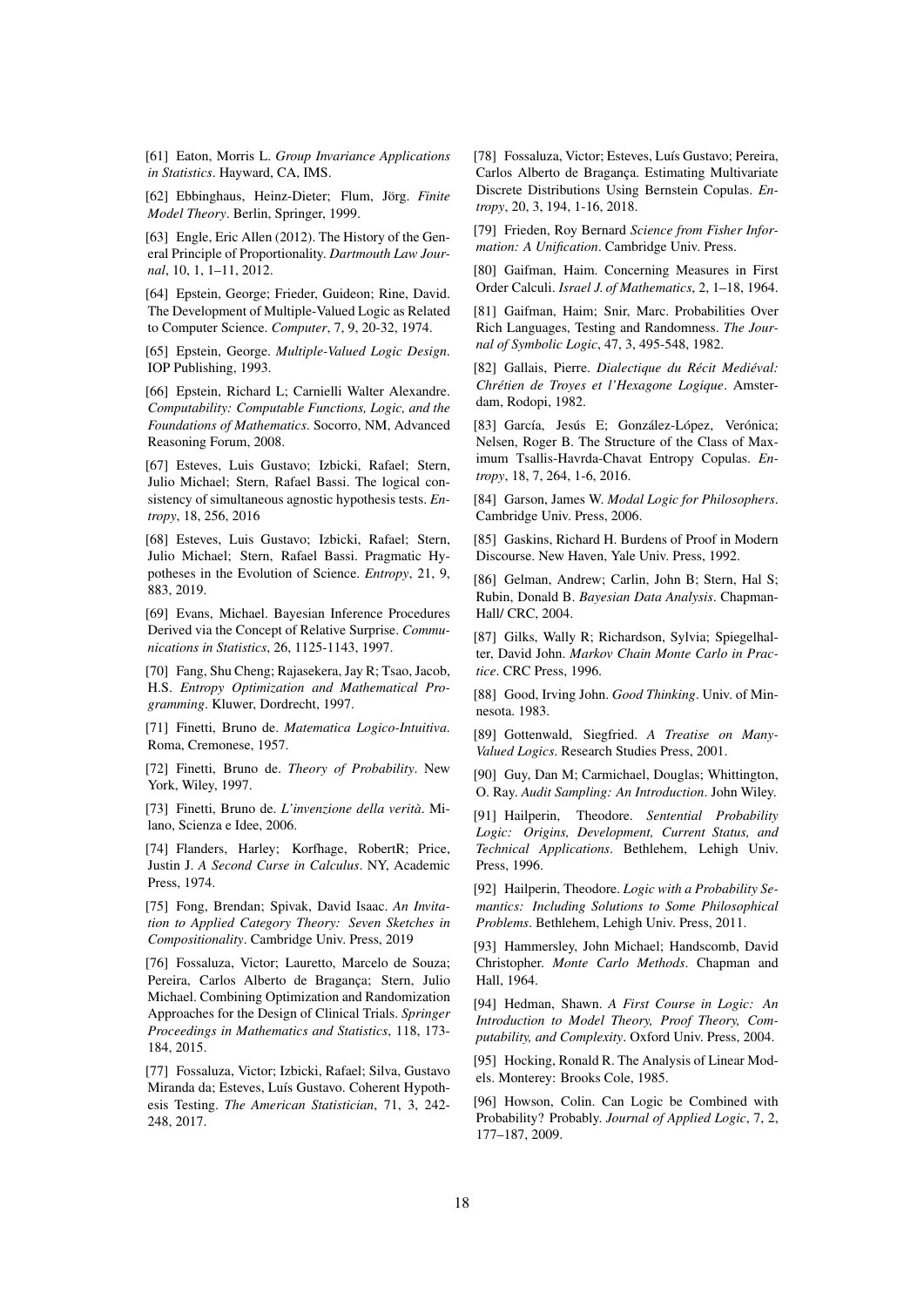<span id="page-18-13"></span>[97] Hubert, Paulo; Lauretto, Marcelo de Souza; Stern, Julio Michael 2009. FBST for Generalized Poisson Distribution. *AIP Conference Proceedings*, 1193, 210-2019, 2009.

<span id="page-18-17"></span>[98] Hubert, Paulo; Padovese, Linilson; Stern, Julio Michael. A Sequential Algorithm for Signal Segmentation. *Entropy*, 20, 1, 55, 1-20, 2018.

[99] Hubert, Paulo; Stern, Julio Michael. Probabilistic Equilibrium: A Review on the Application of MaxEnt to Macroeconomic Models. *Springer Proceedings in Mathematics and Statistics*, 239, 187-197, 2018.

<span id="page-18-18"></span>[100] Hubert, Paulo; Killick, Rebecca; Chung, Alexandra; Padovese, Linilson R. A Bayesian binary algorithm for root mean squared-based acoustic signal segmentation. *Journal of the Acoustical Society of America*, 146, 3, 1799-1807, 2019.

<span id="page-18-10"></span>[101] Hulsroj, Peter. *The Principle of Proportionality*. Springer Netherlands, 2013.

<span id="page-18-12"></span>[102] Hutter, Marcus. *Universal Artificial Intelligence: Sequential Decisions based on Algorithmic Probability*. Berlin, Springer, 2005.

[103] Hutter, Marcus. *Predictive Hypothesis Identification*. Canberra ACT, 2008. arXiv:0809.1270v1

<span id="page-18-15"></span>[104] Irony, Telba Zalkind; Lauretto, Marcelo de Souza; Pereira, Carlos Alberto de Bragança; Stern, Julio Michael. A Weibull Wearout Test: Full Bayesian Approach. pp.287-300 in Hayakawa, Y; Irony, T.Z; Xie, M; eds. *Systems and Bayesian Reliability*. Singapore, World Scientific, 2002.

<span id="page-18-22"></span>[105] Inhasz, Rafael; Stern, Julio Michael. Emergent Semiotics in Genetic Programming and the Self-Adaptive Semantic Crossover. *Studies in Computational Intelligence*, 314, 381-392, 2010.

<span id="page-18-19"></span>[106] Izbicki, Rafael; Fossaluza, Victor; Hounie, Ana Gabriela; Nakano, Eduardo Yoshio; Pereira, Carlos Alberto de Bragança. Testing allele homogeneity: the problem of nested hypotheses. *BMC Genetics*, 13, 103, 1-11, 2012.

<span id="page-18-9"></span>[107] Izbicki, Rafael; Esteves, Luis Gustavo. Logical consistency in simultaneous statistical test procedures. *Logic Journal of the IGPL*, 23, 732-758, 2015.

<span id="page-18-0"></span>[108] Jeffreys, Harold. *Theory of Probability*. Oxford, Clarendon Press. 1961, first ed. 1939.

<span id="page-18-21"></span>[109] Johnson, Ria; Chakrabarty, Dalia; O'Sullivan, Ewan; Raychaudhury, Somak. Comparing X-Ray and Dynamical Mass Profiles in the Early-Type Galaxy NGC 4636. *The Astrophysical Journal*, 706, 2, 706, 980-994, 2009.

[110] Kadane, Joseph Born. Pragmatics of Uncertainty. NY, Chapman-Hall/CRC, 2016.

<span id="page-18-23"></span>[111] Kades, Eric. *The Laws of Complexity and the Complexity of Laws: The Implications of Computational Complexity Theory for the Law*. College of William and Mary Law School Scholarship Repository, 1997.

<span id="page-18-7"></span>[112] Kaplan, Stanley; Lin, James C. An Improved Condensation Procedure in Discrete Probability Distribution Calculations. *Risk Analysis*, 7, 15-19, 1987.

<span id="page-18-1"></span>[113] Kapur, Jagat Narain (1989). *Maximum Entropy Models in Science and Engineering*. New Delhi, John Wiley, 1989.

<span id="page-18-11"></span>[114] Kapur, Jagat Narain; Kesavan, Hiremagalur Krishnaswamy. *Entropy Optimization and Applications*. Academic Press, 1992

<span id="page-18-6"></span>[115] Kaufmann, Arnold; Grouchko, Daniel; Cruon, R. *Mathematical Models for the Study of the Reliability of Systems*. NY, Academic Press, 1977.

<span id="page-18-20"></span>[116] Kelter, Riko. Analysis of Bayesian posterior significance and effect size indices for the two-sample t-test to support reproducible medical research. *BMC Medical Research Methodology*, 20, 88, 1-18, 2020

[117] Kelter, Riko; Stern, Julio Michael. The Full Bayesian Significance Test and the e-value – Foundations, theory and application in the cognitive, 2020. sciences. arXiv:2006.03334.

[118] Kelter, Riko. Bayesian Hodges-Lehmann tests for statistical equivalence in the two-sample setting: Power analysis, type I error rates and equivalence boundary selection in biomedical research. *BMC Medical Research Methodology*, 21, 171, 1-26, 2021.

<span id="page-18-2"></span>[119] Kelter, Riko. On the Measure-Theoretic Premises of Bayes Factor and Full Bayesian Significance Tests: A Critical Reevaluation. *Computational Brain & Behavior*, 2021.

doi:10.1007/s42113-021-00110-5.

<span id="page-18-8"></span>[120] Klir, George J; Folger, Tina. *Fuzzy Sets, Uncertainty, and Information*. Prentice-Hall, 1988.

<span id="page-18-3"></span>[121] Kokott, Juliane. *The Burden of Proof in Comparative and International Human Rights Law*. The Hague: Kluwer, 1998.

<span id="page-18-16"></span>[122] Kostrzewski, Maciej. On the Existence of Jumps in Financial Time Series. *Acta Physica Polonica B*, 43, 10, 2001-2019, 2012.

<span id="page-18-4"></span>[123] Lauretto, Marcelo de Souza; Pereira, Carlos Alberto de Bragança; Stern, Julio Michael, Zacks, Shelemyahu. Full Bayesian Significance Test Applied to Multivariate Normal Structure Models. *Brazilian. Journal of Probability and Statistics*, 17, 147-168, 2003.

<span id="page-18-14"></span>[124] Lauretto, Marcelo de Souza; Stern, Julio Michael. FBST for Mixture Model Selection. *AIP Conference Proceedings*, 803, 121-128, 2005.

[125] Lauretto, Marcelo de Souza; Stern, Julio Michael. Testing Significance in Bayesian Classifiers. *Frontiers in Artificial Intelligence and Applications*, 132, 34-41, 2005.

<span id="page-18-5"></span>[126] Lauretto, Marcelo de Souza; Faria, Silvio; Pereira, Basilio de Bragança; Pereira, Carlos Alberto de Bragança; Stern, Julio Michael. The Problem of Separate Hypotheses via Mixtures Models. *AIP Conference Proceedings*, 954, 268-275, 2007.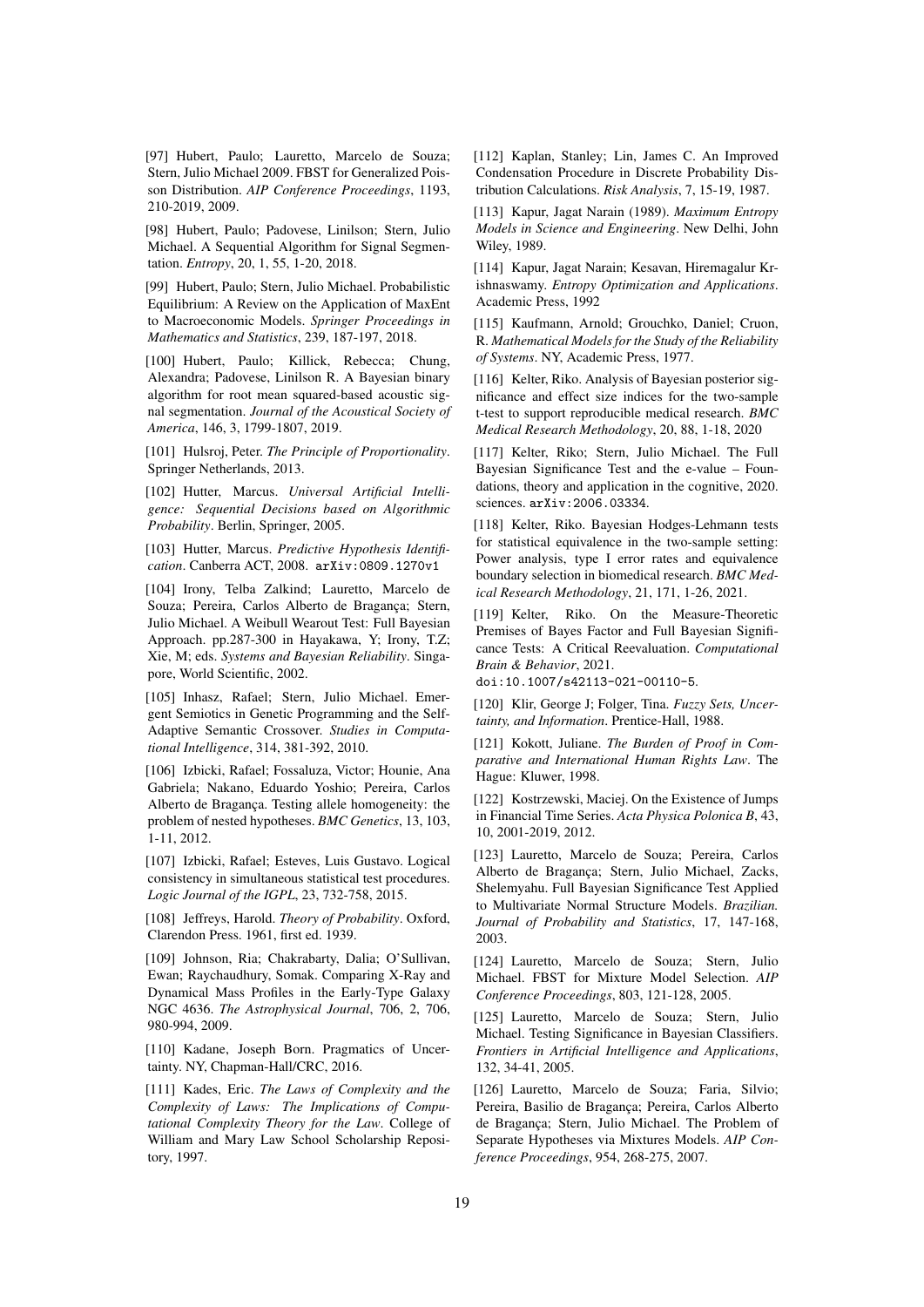<span id="page-19-11"></span>[127] Lauretto, Marcelo de Souza; Nakano, Fabio; Faria, Silvio; Pereira, Carlos A. de Bragança; Stern, Julio Michael. A Straightforward Multiallelic Significance Test for the Hardy-Weinberg Equilibrium Law. *Genetics and Molecular Biology*, 32, 3, 619-625, 2009.

[128] Lauretto, Marcelo de Souza; Nakano, Fabio; Pereira, Carlos Alberto de Bragança; Stern, Julio Michael. Intentional sampling by goal optimization with decoupling by stochastic perturbation. *AIP Conference Proceedings*, 1490, 189-201, 2012.

<span id="page-19-19"></span>[129] Lawvere, F. William; Schanuel, Stephen Hoel. *Conceptual Mathematics: A First Introduction to Categories*. Cambridge Univ. Press, 1997.

<span id="page-19-15"></span>[130] Lima, Adriano R; Mello, Marcelo; Andreoli, Sérgio; Fossaluza, Victor; Araújo, Célia de; Jackowski, Andrea; Bressan, Rodrigo; Mari, Jair. The Impact of Healthy Parenting As a Protective Factor for Posttraumatic Stress Disorder in Adulthood: A Case-Control Study. *PLOS ONE*, 9, 1, 1-9, e87117, 2014.

<span id="page-19-5"></span>[131] Lindley, Dennis Victor. *Bayesian Statistics: A Review*. SIAM, 1972.

<span id="page-19-18"></span>[132] Lipschutz, Seymour. *General Topology*. NY, McGraw-Hill, 1965.

<span id="page-19-12"></span>[133] Loschi, Rosangela Helena; Monteiro, João V.D; Rocha, Gustavo H.M.A; Mayrink, Vinicius D. Testing and Estimating the Non-Disjunction Fraction in Meiosis I using Reference Priors. *Biometrical Journal*, 49, 6, 824-839, 2007.

[134] Loschi, Rosangela Helena; Santos, Cristiano C; Arellano-Valle, Reinaldo B. Test procedures based on combination of Bayesian evidences for *H*0. *Brazilian J. of Probability and Statistics*, 26, 4, 450-473, 2012.

<span id="page-19-7"></span>[135] Luenberger, David Gilbert; Ye, Yinyu. *Linear and Nonlinear Programming*. NY, Springer, 2008.

<span id="page-19-20"></span>[136] Luhmann, Niklas. *A Sociological Theory of Law*. London, Routledge & Kegan Paul, 1985.

<span id="page-19-21"></span>[137] Luhmann, Niklas. Ecological Communication. Chicago Univ. Press, 1989.

<span id="page-19-6"></span>[138] Madruga, Maria Regina; Esteves, Luis Gustavo; Wechsler, Sergio. On the Bayesianity of Pereira-Stern Tests. *Test*, 10, 291-299, 2001.

<span id="page-19-1"></span>[139] Madruga, Maria Regina; Pereira, Carlos Alberto de Bragança; Stern, Julio Michael (2003). Bayesian Evidence Test for Precise Hypotheses. *Journal of Statistical Planning and Inference*, 117, 185-198, 2003.

<span id="page-19-16"></span>[140] Mathis, Maria Alice de; Rosario, Maria C.do; Diniz, Juliana Belo; Torres, Albina R; Shavitt, Roseli G; Ferrão, Ygor A; Fossaluza, Victor; Pereira, C.A.B; Miguel, Eurípedes Constantino. Obsessive-compulsive disorder: Influence of age at onset on comorbidity patterns. *European Psychiatry*, 23, 3, 187-194, 2008.

<span id="page-19-8"></span>[141] Minoux, Michel. *Mathematical Programming: Theory and Algorithms*. John Willey, 1986.

<span id="page-19-13"></span>[142] Montoya-Delgado, Luis E; Irony, Telba Zalkind; Pereira, Carlos A. de B; Whittle, Martin R. An Unconditional Exact Test for the Hardy-Weinberg Equilibrium Law: Sample-Space Ordering Using the Bayes Factor. *Genetics*, 158, 2, 875-883, 2001.

<span id="page-19-9"></span>[143] Maranhão, Viviane de Luca; Lauretto, Marcelo de Souza; Stern, Julio Michael (2012). FBST for Covariance Structures of Generalized Gompertz Models. *AIP Conference Proceedings*, 1490, 202-211, 2012.

[144] Marcondes, Diego; Peixoto, Peixoto; Stern, Julio Michael. Assessing randomness in case assignment: The case study of the brazilian supreme court. *Law, Probability and Risk*, 18, 2-3, 97-114, 2019.

<span id="page-19-22"></span>[145] Muchmore, Adam I. Uncertainty, Complexity, and Regulatory Design. *Houston Law Review*, 53, 5, 1321-1367.

<span id="page-19-23"></span>[146] Murray, Jamine; Webb, Thomas E; Wheatley, Steven. *Complexity Theory and Law: Mapping an Emergent Jurisprudence*. London, Routledge, 2019.

<span id="page-19-14"></span>[147] Nakano, Fabio; Pereira, Carlos Alberto de Bragança; Stern, Julio Michael; Whittle, Martin R. Genuine Bayesian Multiallelic Significance Test for the Hardy-Weinberg Equilibrium Law. *Genetics and Molecular Research*, 4, 619-631, 2006.

<span id="page-19-10"></span>[148] Oliveira, Natalia L; Pereira, Carlos A.B; Diniz, Marcio A; Polpo Adriano. A discussion on significance indices for contingency tables under small sample sizes. *PLoS ONE*, 13, 8, e0199102, 1-19, 2018.

[149] Patriota, Alexandre Galvão. A classical measure of evidence for general null hypotheses. *Fuzzy Sets and Systems*, 233, 74-88, 2013.

[150] Patriota, Alexandre Galvão. On Some Assumptions of the Null Hypothesis Statistical Testing. *Educational and Psychological Measurement*, 77, 3, 507- 528, 2017.

<span id="page-19-2"></span>[151] Pawitan Yudi. *In All Likelihood: Statistical Modelling and Inference Using Likelihood*. Oxford University Press, 2001.

<span id="page-19-0"></span>[152] Pereira, Carlos Alberto de Bragança; Stern, Julio Michael. Evidence and Credibility: Full Bayesian Significance Test for Precise Hypotheses. *Entropy*, 1, 99-110, 1999.

<span id="page-19-3"></span>[153] Pereira, Carlos Alberto de Bragança; Stern, Julio Michael. A Dynamic Software Certification and Verification Procedure. *Annals of the 5th ISAS-SCI*, 2, 426-435, 1999.

<span id="page-19-4"></span>[154] Pereira, Carlos Alberto de Bragança; Nakano, Fabio; Stern, Julio Michael. Actuarial Analysis via Branching Processes. *Annals of the 6th ISAS-SCI*, 8, 353-358, 2000.

<span id="page-19-17"></span>[155] Pereira, Carlos Alberto de Bragança; Stern, Julio Michael. Model Selection and Regularization: Full Bayesian Approach. *Environmetrics*, 12, 6, 559- 568, 2001.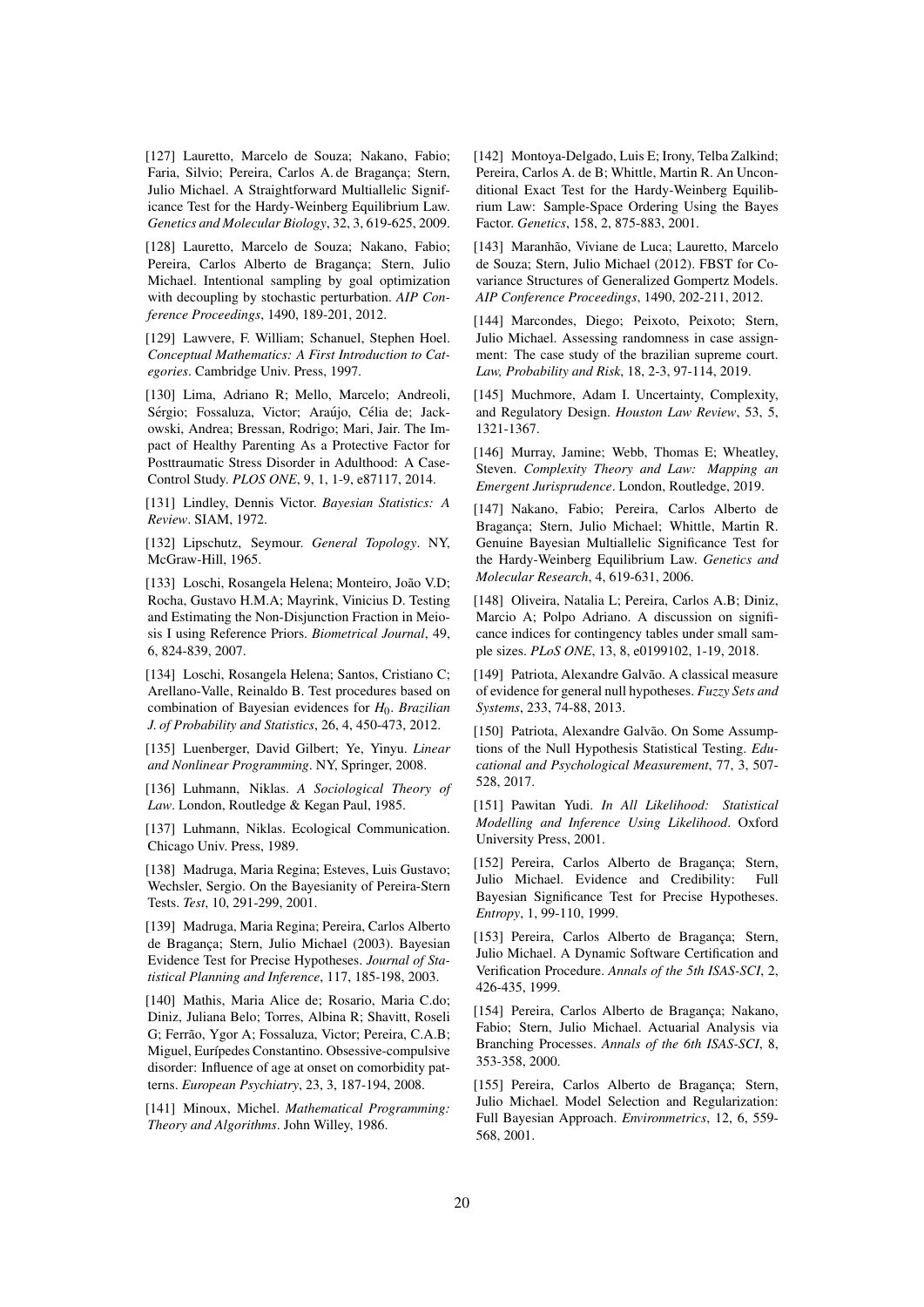<span id="page-20-23"></span>[156] Pereira, Basilio de Bragança; Pereira, Carlos Alberto de Bragança. A Likelihood Aproach to Diagnostic Tests in Clinical Medicine. *RevStat - Statistical Journal*, 3, 1, 77-98, 2005.

<span id="page-20-0"></span>[157] Pereira, Carlos Alberto de Bragança; Stern, Julio Michael (2008); Wechsler, Sergio. Can a Significance Test be Genuinely Bayesian? *Bayesian Analysis*, 3, 79-100, 2008.

<span id="page-20-21"></span>[158] Pereira, Carlos Alberto de Bragança; Stern, Julio Michael. Special Characterizations of Standard Discrete Models. *RevStat - Statistical Journal*, 6, 199- 230, 2008.

<span id="page-20-2"></span>[159] Pereira, Carlos Alberto de Bragança. Full Bayesian Significant Test (FBST). pp.551-554 in Lovric, M. ed. *International Encyclopedia of Statistical Science*, Berlin, Springer, 2011.

<span id="page-20-17"></span>[160] Pereira, Basilio de Bragança; Pereira, Carlos Alberto de Bragança. Model Choice in Nonnested Fami*lies*. Berlin, Springer. 2016.

<span id="page-20-1"></span>[161] Pereira, Carlos Alberto de Bragança; Stern, Julio Michael. The e-value: A fully Bayesian significance measure for precise statistical hypotheses and its research program. São *Paulo Journal of Mathematical Sciences*, 2020. doi:10.1007/s40863-020-00171-7.

<span id="page-20-15"></span>[162] Pflug, Georg Christian. *Optimization of Stochastic Models: The Interface Between Simulation and Optimization*. Dordrecht, Kluwer, 1996.

<span id="page-20-3"></span>[163] Pigliucci, Massimo; Boudry, Maarten. Prove it! The Burden of Proof Game in Science vs. Pseudoscience Disputes. *Philosophia*, 42, 2, 487-502, 2014.

<span id="page-20-7"></span>[164] Pinto, Anna; Ventura, Laura. *Approssimazioni Asintotiche di Ordine Elevato per Verifiche d'Ipotesi Bayesiani: Uno Studio per Dati di Sobrevvivenza*. Universita degli Studi di Padova, Dipartimento di Scienze ` Statistiche, 2012.

<span id="page-20-6"></span>[165] Piskunov, Nikilai. *Differential and Integral Calculus*. Moscow, MIR, 1969.

<span id="page-20-12"></span>[166] Priest, Graham. An Introduction to Non-*Classical Logics*. Cambridge Univ. Press, 2001.

<span id="page-20-8"></span>[167] Ranzato, Giulia; Ventura, Laura. *Biostatistica Bayesiana con "Matching Priors"*. Universita degli ` Studi di Padova, Dipart. di Scienze Statistiche, 2018.

<span id="page-20-27"></span>[168] Rasch, William. *Niklas Luhmann's Modernity: Paradoxes of Differentiation*. Stanford Univ. Press, 2000.

<span id="page-20-13"></span>[169] Reimann, Bernardo Franco; Izbicki, Rafael; Stern, Julio Michael; Stern, Rafael Bassi; Esteves, Luís Gustavo. Logical Coherence in Bayesian Simultaneous Three-Way Hypothesis Tests. Submitted for publication, 2022.

<span id="page-20-11"></span>[170] Rine, David C. *Computer Science and Multiple-Valued Logic*. North-Holland, 1984.

<span id="page-20-19"></span>[171] Rifo, Laura Leticia Ramos; Torres, Soledad. Full Bayesian Analysis for a Class of Jump-Diffusion Models. *Communications in Statistics - Theory and Methods*, 38, 8, 1262-1271, 2009.

<span id="page-20-20"></span>[172] Rifo, Laura Leticia Ramos; González-López, Veronica (2012). Full Bayesian Analysis for a Model of Tail Dependence. *Communications in Statistics - Theory and Methods*, 41, 22, 4107-4123, 2012.

<span id="page-20-22"></span>[173] Rincón, Sonia V. del; Rogers, Jeff; Widschwendter, Martin; Sun, Dahui; Sieburg, Hans B; Spruck, Charles. Development and Validation of a Method for Profiling Post-Translational Modification Activities Using Protein Microarrays. *PLoS ONE*, 5, 6, e11332, 1-11, 2010.

<span id="page-20-24"></span>[174] Ripley, Brian David. Stochastic Simulation. NY, Wiley, 1987.

<span id="page-20-28"></span>[175] Rissanen, Jorma. *Stochastic Complexity in Statistical Inquire*. Singapore, World Scientific, 1989.

<span id="page-20-26"></span>[176] Rodrigues, Abilio; Bueno-Soler, Juliana; Carnielli, Walter Alexandre. Measuring Evidence: A Probabilistic Approach to an Extension of Belnap-Dunn Logic. *Synthese*, 198, 22, 5451-5480, 2021.

<span id="page-20-18"></span>[177] Rodrigues, Josemar. Full Bayesian Significance Test for Zero-Inflated Distributions. *Journal Communications in Statistics - Theory and Methods*, 35, 2, 299-307, 2006.

<span id="page-20-14"></span>[178] Romero, Carlos. *Handbook of Critical Issues in Goal Programming*. Oxford, Pergamon Press, 1991.

<span id="page-20-4"></span>[179] Royall, Richard. *Statistical Evidence: A Likelihood Paradigm*. London, Chapman and Hall. 1997.

<span id="page-20-29"></span>[180] Ruhl, John B. Law's Complexity: A Primer. *Georgia State Univ. Law Review*, 24, 4, 1-28, 2008.

<span id="page-20-30"></span>[181] Ruhl, John B; Katz, Daniel Martin. Measuring, Monitoring, and Managing Legal Complexity. *University of Iowa Law Review*, 101, 191-244, 2015.

<span id="page-20-9"></span>[182] Ruli, Erlis; Sartori, Nicola; Ventura, Laura. Robust approximate Bayesian inference. *Journal of Statistical Planning and Inference*, 205, 10-22, 2020.

<span id="page-20-10"></span>[183] Ruli, Erlis; Ventura, Laura. Can Bayesian, Confidence Distribution and Frequentist Inference Agree? *Statistical Methods and Applications*, 2020. doi:10.1007/s10260-020-00520-y.

<span id="page-20-25"></span>[184] Russell, Stuart. Unifying Logic and Probability. *Communications of the ACM*, 58, 7, 88-97, 2015.

[185] Saa, Olivia Terence; Stern, Julio Michael. Auditable blockchain randomization tool. *Proceedings*, 33, 1, 17.1-17.6, 2019.

<span id="page-20-16"></span>[186] Sakamoto,Yosiyuki; Ishiguro, Makio; Kitagawa, Genshiro. *Akaike Information Criterion Statistics*. Dordrecht, Kluwer, 1986.

<span id="page-20-5"></span>[187] Salicone, Simona. *Measurement Uncertainty: An Approach via the Mathematical Theory of Evidence*. Springer, 2007.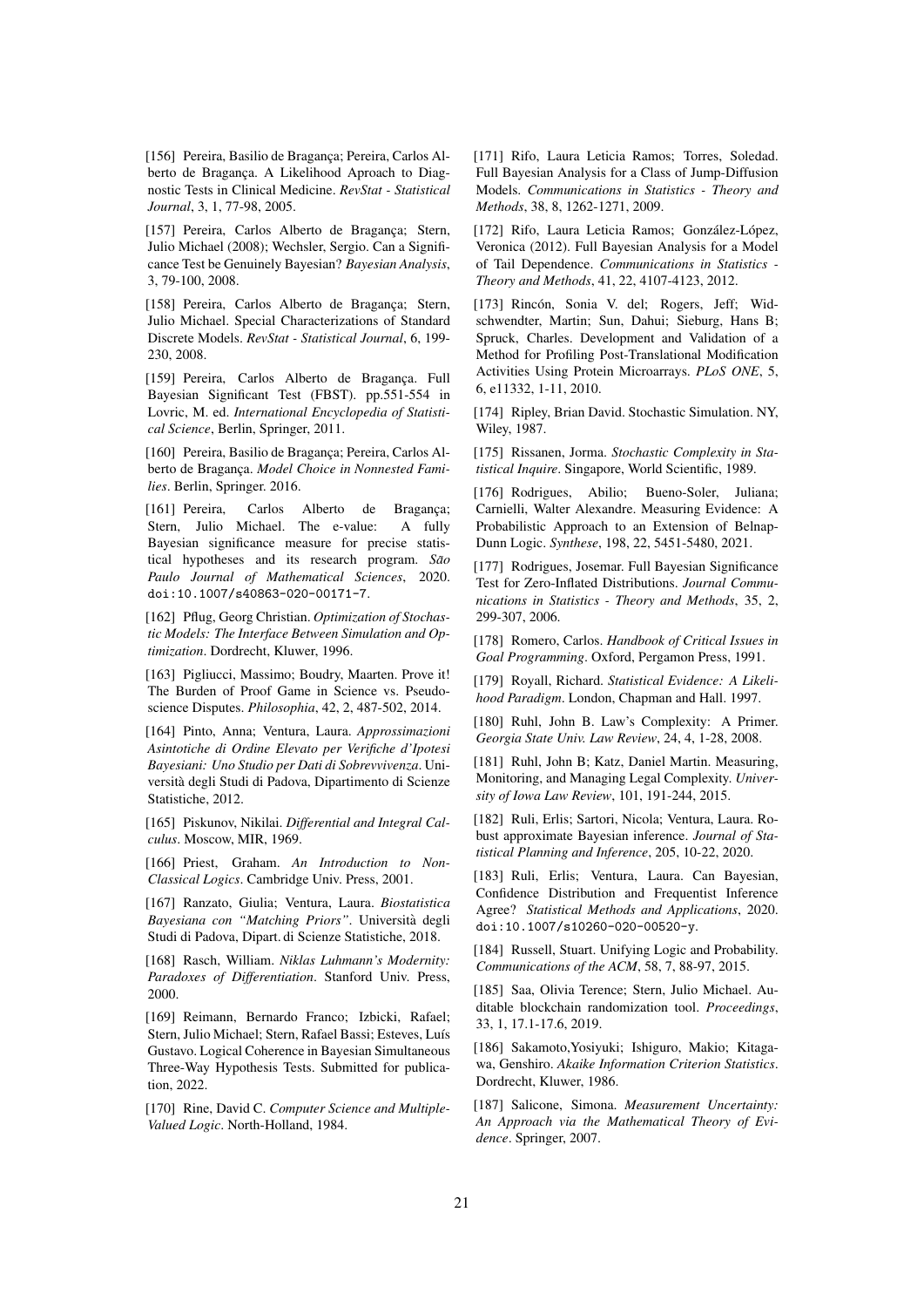<span id="page-21-13"></span>[188] Santos, Natalia C.L; Dias, Rosa; Alvesc, Diego; Melo, Brian Ganassin, Maria; Gomes, Luiz; Severid, Willia; Agostinho, Angelo. Trophic and limnological changes in highly fragmented rivers predict the decreasing abundance of detritivorous fish. *Ecological Indicators*, 110, 105933, 1-8, 2020.

<span id="page-21-24"></span>[189] Schuck, Peter H. Legal Complexity: Some Causes, Consequences, and Cures. *Duke Law Journal*, 42, 1, 1-52, 1992.

<span id="page-21-19"></span>[190] Searcóid, Mícheál Ó. *Metric Spaces*. London, Springer, 2006.

<span id="page-21-14"></span>[191] Seixas, Andre Augusto Anderson; Hounie, Ana G; Fossaluza, Victor; Curi, Mariana; Alvarenga, Pedro G; Mathis, Maria A; Vallada, Homero; Pauls, David; Pereira, C.A.B; Miguel, Euripedes Constantino. Anxiety Disorders and Rheumatic Fever: Is There an Association? *CNS Spectrums*, 13, 12, 1039-1046, 2008.

<span id="page-21-3"></span>[192] Shackle, George Lennox Sharman. *Uncertainty in Economics and Other Reflections*. London, Cambridge Univ. Press, 1968.

<span id="page-21-4"></span>[193] Shackle, George Lennox Sharman. *Decision, Order and Time in Human Affairs*. London, Cambridge Univ. Press, 1969.

[194] Shavitt, Roseli G; Requena, Guaraci; Alonso, Pino; Zai, Gwyneth; Costa, Daniel L.C; Pereira, C.A.B; Rosário, Maria C; Morais, Ivanil; Fontenelle, Leonardo; Cappi, C; Kennedy, James; Menchon, Jose M; Miguel, Eurípides; Richter, Peggy M.A. Quantifying dimensional severity of obsessive-compulsive disorder for neurobiological research. *Progress in Neuro-Psychopharmacology and Biological Psychiatry*, 79, 206-212, 2017.

<span id="page-21-20"></span>[195] Shier, Douglas R. *Network Reliability and Algebraic Structures*. Oxford, Clarendon Press, 1991.

<span id="page-21-25"></span>[196] Sichelman, Ted. Quantifying Legal Entropy. *Frontiers in Physics*, 21, 9, 665054, 1-14, 2021.

<span id="page-21-7"></span>[197] Silva, Gustavo Miranda da; Esteves, Luis Gustav; Fossaluza, Victor; Izbicki, Rafael; Wechsler, Sergio. A Bayesian Decision-Theoretic Approach to Logically-Consistent Hypothesis Testing. *Entropy*, 17, 10, 6534-6559, 2015.

<span id="page-21-8"></span>[198] Silva, Ivair R. On the correspondence between frequentist and Bayesian tests. *Communications in Statistics - Theory and Methods*, 47, 14, 3477-3487, 2018.

<span id="page-21-11"></span>[199] Sikov, Anna; Stern, Julio M. Application of the full Bayesian significance test to model selection under informative sampling. *Statistical Papers*, 60, 89-104, 2019.

<span id="page-21-9"></span>[200] Spall, James C. *Introduction to Stochastic Search and Optimization*. Willy, 2003.

<span id="page-21-15"></span>[201] Spektor, Mikhail S; Gluth, Sebastian; Fontanesi, Laura; Rieskamp, Jörg. How Similarity Between Choice Options Affects Decisions From Experience: The Accentuation-of-Differences Model. *Psychological Review*, 126, 1, 52-88, 2019.

<span id="page-21-21"></span>[202] Spivak, David Isaac. *Category Theory for the Sciences*. MIT Press, 2014.

<span id="page-21-5"></span>[203] Springer, Melvin D. *The Algebra of Random Variables*. NY, Wiley, 1979.

<span id="page-21-10"></span>[204] Stern, Julio Michael. Simulated Annealing with a Temperature Dependent Penalty Function. *ORSA Journal on Computing*, 4, 311-319, 1992.

<span id="page-21-12"></span>[205] Stern, Julio Michael; Zacks, Shelemyahu. Testing the Independence of Poisson Variates under the Holgate Bivariate Distribution: The Power of a New Evidence Test. *Statistical and Probability Letters*, 60, 313-320, 2002.

<span id="page-21-2"></span>[206] Stern, Julio Michael. Significance Tests, Belief Calculi, and Burden of Proof in Legal and Scientific Discourse. 4th Laptec – Logic Applied to Technology congress, Advances in Intelligent Systems and Robotics. *Frontiers in Artificial Intelligence and its Applications*, 101, 139-147, 2003.

<span id="page-21-6"></span>[207] Stern, Julio Michael. Paraconsistent Sensitivity Analysis for Bayesian Significance Tests. *Lecture Notes in Artificial Intelligence*, 3171, 134-143, 2004.

<span id="page-21-16"></span>[208] Stern, Julio Michael. Cognitive Constructivism, Eigen-Solutions, and Sharp Statistical Hypotheses. *Cybernetics & Human Knowing*, 14, 1, 9-36, 2007.

<span id="page-21-22"></span>[209] Stern, Julio Michael. Language and the Self-Reference Paradox. *Cybernetics & Human Knowing*, 14, 4, 71-92, 2007.

<span id="page-21-17"></span>[210] Stern, Julio Michael. Decoupling, Sparsity, Randomization, and Objective Bayesian Inference. *Cybernetics & Human Knowing*, 15, 2, 49-68, 2008.

[211] Stern, Julio Michael. *Cognitive Constructivism and the Epistemic Significance of Sharp Statistical Hypotheses in Natural Sciences*. Tutorial text for MaxEnt 2008 - The 28th International Workshop on Bayesian Inference and Maximum Entropy Methods in Science and Engineering, Boracéia, São Paulo, Brazil, July 6-11, 2008. arXiv:1006.5471.

[212] Stern, Julio Michael; Colla, Ernesto Coutinho. Factorization of Bayesian Networks. pp.275-294 in Nakamatsu, K; Phillips-Wren, G; Jain, L.C; Howlett, R.J. eds. *New Advances in Intelligent Decision Technologies*. Heidelberg, Springer, 2009.

<span id="page-21-0"></span>[213] Stern, Julio Michael. Symmetry, Invariance and Ontology in Physics and Statistics. *Symmetry*, 3, 3, 611-635, 2011.

<span id="page-21-1"></span>[214] Stern, Julio Michael. Constructive Verification, Empirical Induction, and Falibilist Deduction: Threefold Contrast. *Information*, 2, 635-650, 2011.

<span id="page-21-18"></span>[215] Stern, Julio Michael. Jacob's Ladder and Scientific Ontologies. *Cybernetics & Human Knowing*, 21, 3, 9-43, 2014.

<span id="page-21-23"></span>[216] Stern, Julio Michael; Nakano, Fabio. Optimization Models for Reaction Networks: Information Divergence, Quadratic Programming and Kirchhoff's Laws. *Axioms*, 3, 109-118, 2014.